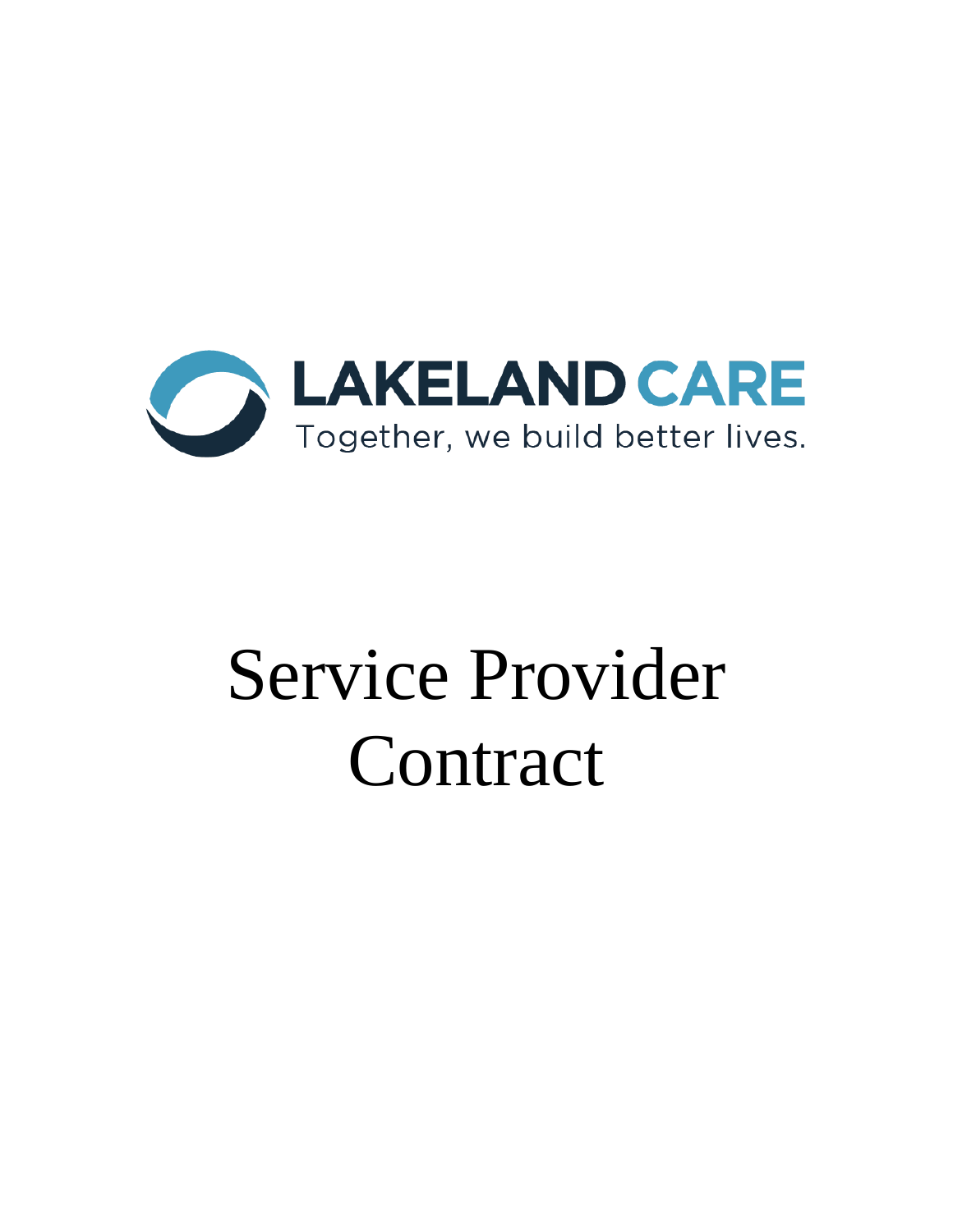#### **LAKELAND CARE PROVIDER PURCHASE OF SERVICES CONTRACT**

## **I. PARTIES**

This contract is by and between Lakeland Care, whose business address is N6654 Rolling Meadows Drive, Fond du Lac, WI 54937, (hereinafter "Purchaser"), and Provider whose business address is (hereinafter "Provider").

# **II. PURPOSE**

Purchaser is a Managed Care Organization (MCO) that has a contract with the Wisconsin Department of Health Services Division of Medicaid Services (DHS) to provide access to services for enrollees of the Family Care Program who are members of Lakeland Care. A copy of the Family Care Program Contract between Purchaser and DHS (hereinafter "MCO Agreement") may be found at https://www.dhs.wisconsin.gov/familycare/mcos/contract.htm.

Purchaser provides access to Family Care benefits and services for Lakeland Care members through purchase of service contracts with providers. This Purchase of Services Contract (hereinafter "Contract") sets forth the terms and conditions under which Provider will provide services to Lakeland Care members. By virtue of executing this Contract, Provider agrees to abide by the terms and conditions of this Contract as well as all applicable provisions of the MCO Agreement relating to the provision of Family Care services. In all cases, this Contract shall be interpreted in a manner consistent with the MCO Agreement.

## **III. TERM**

Subject to Article XV, the term of this Contract shall be from DATE through DATE. This Contract will automatically renew for additional one year terms unless earlier terminated pursuant to Article XV. This Contract may be renegotiated and amended at any time upon the mutual agreement of the parties.

## **IV. DEFINITIONS**

## **Contract Terms**

**Business Day**: Monday through Friday. Any day that is celebrated by the Purchaser as a holiday shall not be considered a Business Day and shall not be counted as a Business Day for purposes of calculating time under this Contract.

**Business Hours**: 8:00 a.m. until 4:30 p.m. on a Business Day.

**Member** – a person voluntarily enrolled in Lakeland Care after having been found to be financially and functionally eligible for Family Care services and benefits.

**Member Rights** – the rights outlined in applicant information materials and the Member Handbook as approved by DHS consistent with DHS 10.51, Wis. Admin. Code.

**Rate and Service Codes Chart** – the letter attached to this Contract which identifies the specific services that the Provider will provide under this Contract as they are requested and authorized by Purchaser from time to time and the rate that the Purchaser will pay, and Provider accepts as payment in full, for providing the specific services.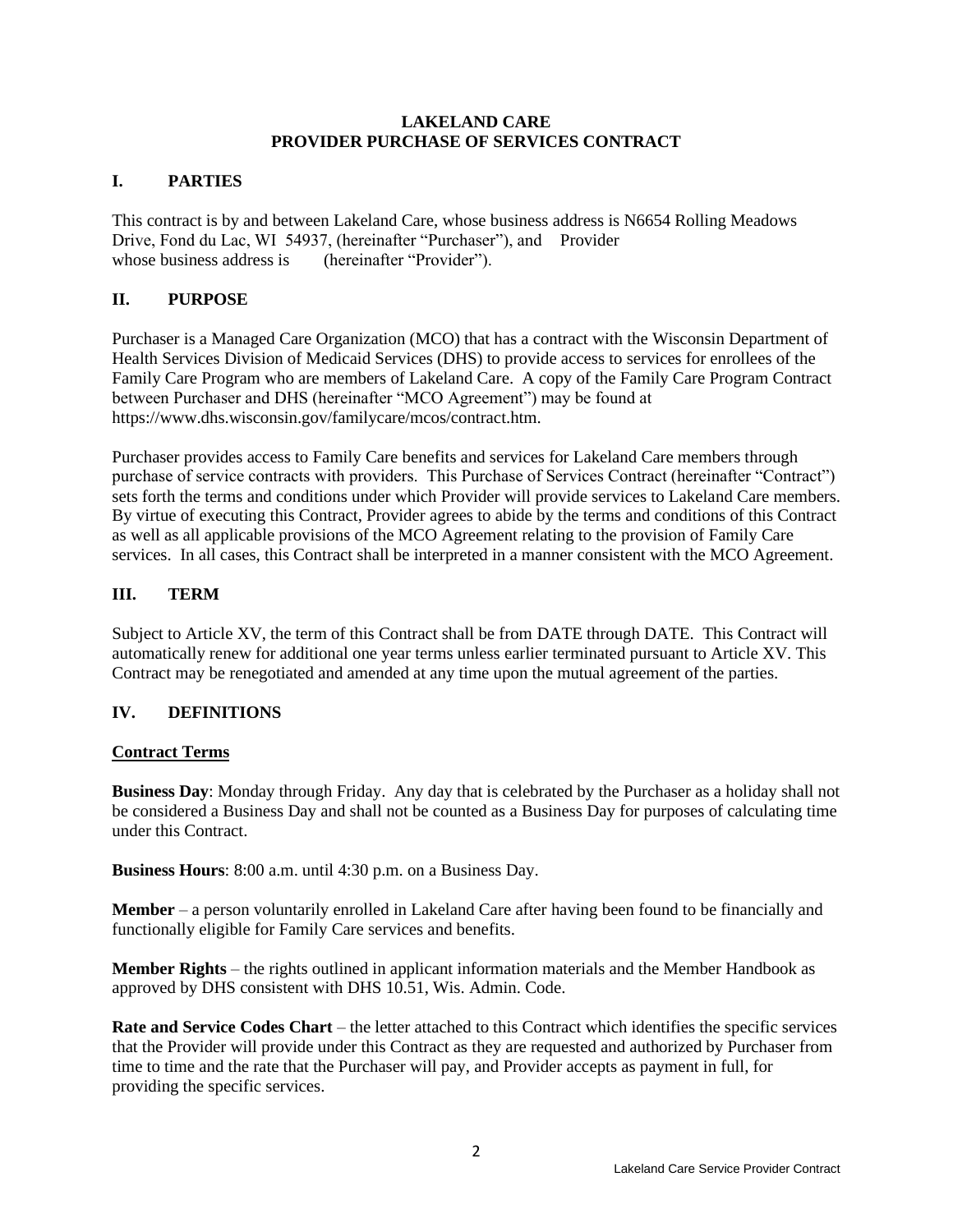**Service Authorization** – an authorization sent by Purchaser to the service provider indicating the Purchaser is willing to pay for the requested service(s) that will be provided to the member by the Provider. A Service Authorization will indicate the name of the member authorized to receive the service; the type of service to be provided; the number of units (*amount of service*) to be provided; the rate to be paid per unit for the service; the duration of the authorization; and the funding source.

**Interdisciplinary Team (IDT)** – consists of a Registered Nurse, Care Manager, the member and their legal representative and/or family members.

## **V. GENERAL REQUIREMENTS**

## **A. Licensure and Certification**

## 1. Maintenance of Licensure and Certification

Provider shall maintain all required licensure, certification, and/or accreditation necessary to provide the services required of Provider under this Contract during the term of this Contract and shall comply with the applicable state licensure and/or certification requirements specified in state and federal statutes, rules and regulations. Health professionals, who are certified by Medicaid, agree to provide information about their education, board certification, and recertification upon request of the Purchaser. Health professionals and Provider organizations are required to maintain all certification and licensure in accordance with Wis. Admin. Code DHS 105, DHS 107, and all other applicable requirements for licensure and certification. Provider shall ensure that all services under this contract are provided by an entity that is properly enrolled in the Wisconsin Medicaid program, and is eligible to participate in 1915 (c) home and community-based waiver services and receive state and federal Medicaid funds. If newly licensed or certified as a residential provider, Provider shall ensure the setting has been determined by the certification agency or the Department to be in compliance with the home and community-based setting requirements under 42 C. F.R. 441.301(c)(4). Provider shall agree to provide verification of compliance with the home and community based setting upon request of the Purchaser. An exception to the requirement is a setting that was operating prior to March 17, 2014 that is subject to heightened scrutiny and is awaiting a determination of compliance from the Center for Medicare and Medicaid Services (CMS). Provider will ensure that its employees, agents, representatives and subcontractors who provide services to members are properly supervised and trained and that they meet all of the applicable licensing, accreditation and certification requirements at all times during the term of this Contract. Provider will provide evidence of licensure, certification, and/or accreditation prior to execution of this Contract and thereafter upon request by Purchaser.

## 2. Changes in Licensure or Certification

Provider shall immediately notify Purchaser of any changes, or threatened changes, to its employees or any of its subcontractors' Medicaid certification, licensure or other licensure, certification or accreditation. Purchaser shall assure on-going compliance of Licensure or Certification. Provider shall notify Purchaser of any visits or contacts by its licensing entities and shall send the Purchaser copies of any licensing inspection reports within five (5) business days of receipt of such reports.

## **B. Compliance with Laws and Purchaser's Standards of Performance**

## 1. Compliance with Laws

Provider, its employees, agents, and subcontractors shall observe and comply with all federal and state laws and regulations in effect when this Contract is executed, or which may come into effect during the term of this Contract and any extension, which in any manner affect or apply to the services performed under this Contract including, without limitation, the Occupational Safety and Health Act, the Health Insurance Portability And Accountability Act Of 1996 (HIPAA), applicable immigration laws and all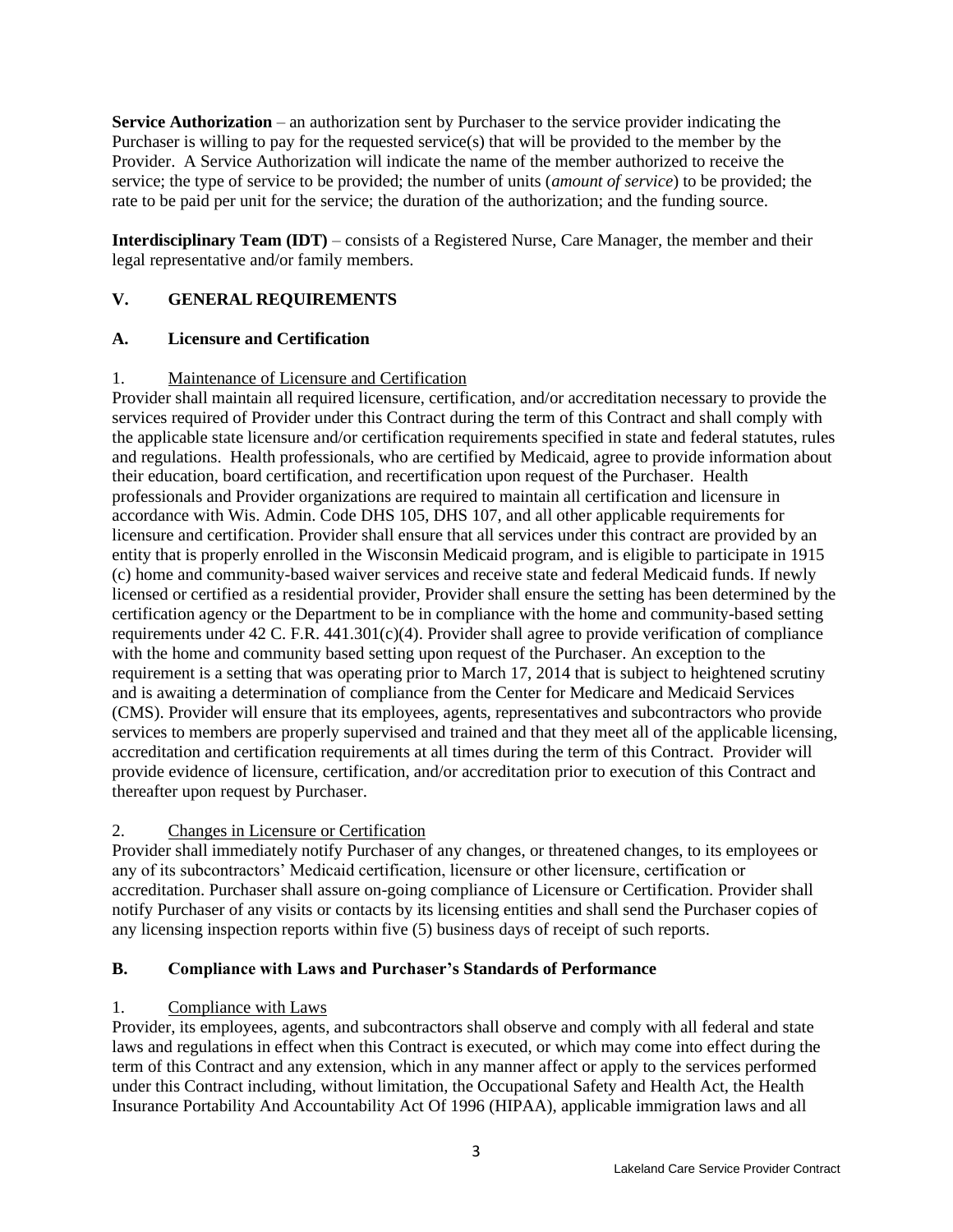applicable state and federal laws, rules, requirements, guidelines and regulations governing the provision of services under this Contract. Provider agrees to hold Purchaser harmless, defend and indemnify Purchaser from any claim, liability cost or expense, including without limitation, Purchaser's costs and reasonable attorneys' fees, resulting from Provider's failure to comply with this provision. Provider warrants that Provider and its subcontractors are in compliance with all federal and state laws and regulations applicable to the performance of their obligations and services under this Contract.

#### 2. Standards of Performance

Provider shall comply with the performance standards and requirements set forth in this Contract and as otherwise established by Purchaser to comply with the requirements of the MCO Agreement between Purchaser and DHS. Provider agrees to abide by all applicable provisions of the MCO Agreement between Purchaser and the Department of Health Services Division of Long-Term Care, the terms of which are incorporated fully herein by reference.

#### **C. Independent Contractor**

It is the parties' intent that the Provider is and will be an independent contractor, and not Purchaser's employee, for all purposes relating to this Contract including, without limitation, the performance of the services, responsibilities and activities under this Contract, application of the Fair Labor Standards Act, Federal Insurance Contribution Act, the Social Security Act, the Federal Unemployment Insurance Act, the provisions of the Internal Revenue Code, any state workers compensation laws and regulations, any state unemployment compensation laws and regulations and any state revenue and tax laws and regulations. Provider will retain sole, exclusive and absolute control over the means, manner and method of performing the services, responsibilities and activities under this Contract including, without limitation, the means and methods of complying with the service standards and requirements hereunder. Provider agrees and represents that it is a separate and independent enterprise from the Purchaser, that it is in the business of providing the services under this Contract and holds itself out to others as providing such services, that it has a full right and opportunity to find other business, that it has made its own investment in its business and that it has the requisite skill to provide the services in compliance with the standards and requirements of this Contract. Provider will provide all personnel required to perform the services under this Contract. The provider is responsible to ensure that if there is a contractual, legal or employment relationship between their employee and the Purchaser that the provider ensures that there is no conflict of interest created by the employment relationship.

Provider shall be solely responsible for supervising and controlling the details of the work of its employees and other personnel who provide services under this Contract. Purchaser shall not be liable for any obligation incurred by Provider including, but not limited to, unpaid wages and overtime premiums. Purchaser and Provider agree that Provider is not an employee of the Purchaser and nothing herein shall be deemed to create an employer/employee relationship, joint venture, partnership, or any other relationship, other than that of an independent contractor. Provider shall indemnify, defend and hold Purchaser harmless from, any and all claims, losses, liabilities, damages, costs and expenses, including actual attorneys' fees, arising from any claim by Provider or Provider's employees for unpaid wages, unemployment compensation, worker's compensation and any other employment-based compensation.

## **D. Subcontracting**

#### 1. Subcontracts

Provider may engage subcontractors to furnish services covered by this Contract provided that Provider gives Purchaser prior notice of its intent to subcontract and identifies the subcontracting party. If Provider uses any subcontractors that are "Business Associates" (as that term is defined by HIPAA), then Provider shall use the Business Associate Agreement attached as Exhibit 1, and all access to or use of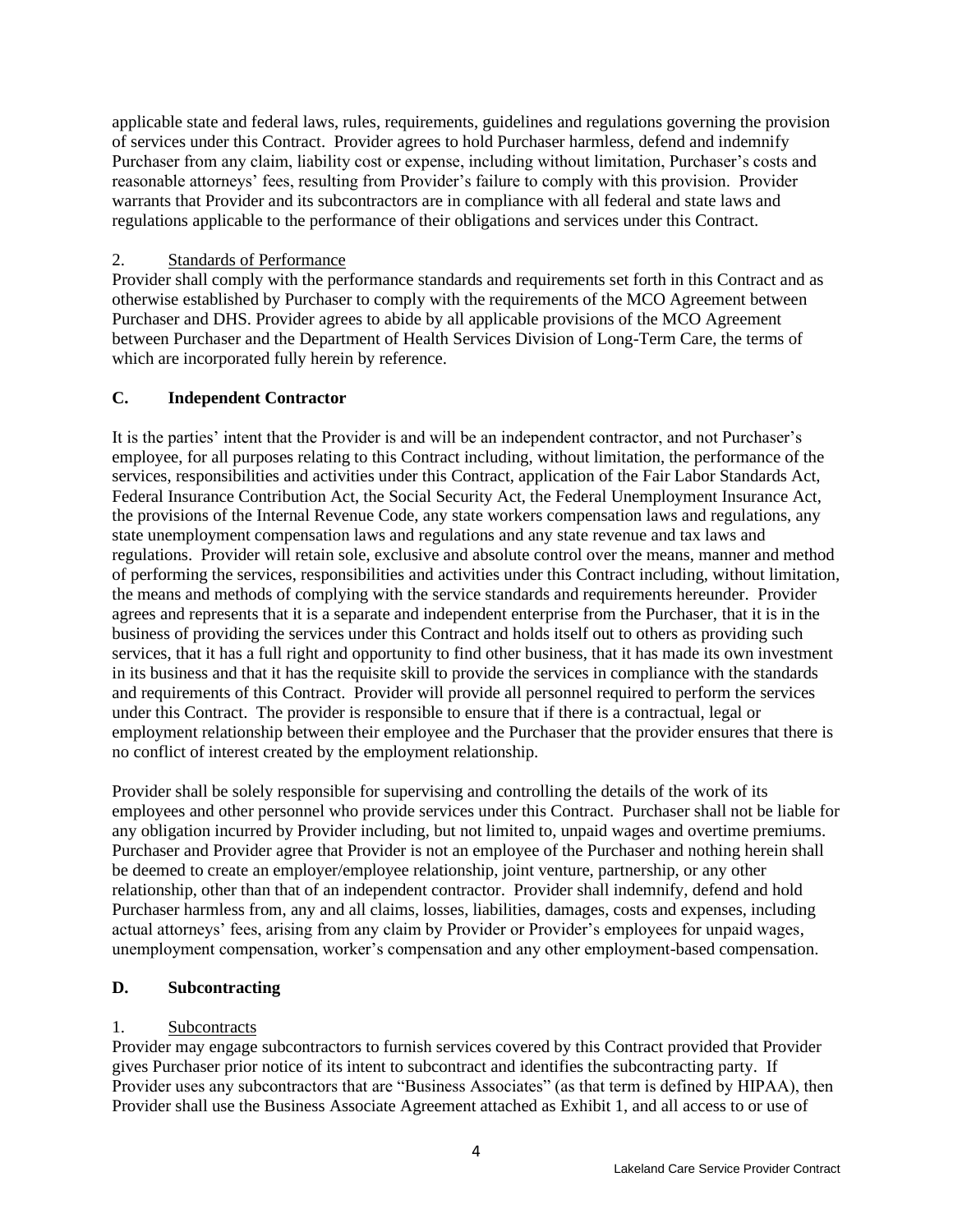protected health information by Provider's subcontractors shall be subject to such Business Associate Agreement. Purchaser reserves the right to approve, suspend or terminate any subcontractor selected by Provider. At any time, Purchaser may, but shall not under any circumstance be required to, review, approve, approve with modification, impose conditions or limitations or deny any and all subcontracts under this Contract at its sole discretion and without the need to demonstrate cause. Provider shall ensure that its subcontractors are bound by, and comply with, the terms and conditions of this Contract.

#### 2. Responsibility and Indemnity

In the event that the Provider subcontracts services, Provider shall remain responsible to Purchaser for the performance of the subcontracted services and shall be responsible for, and shall indemnify, defend and hold Purchaser harmless from, any and all claims, losses, liabilities, damages, costs and expenses, including actual attorneys' fees, arising in whole or in part out of any acts or omissions of its subcontractors, any failure of Provider's subcontractors to comply with any term, requirement, standard or condition of this Contract as well as any breach of any term or condition of this Contract by Provider's subcontractors. Any action of a subcontractor, which, if done by Provider, would constitute a breach of this Contract, shall be deemed a breach by Provider and have the same legal effect. Provider shall further indemnify, defend and hold harmless Purchaser and DHS from and against any and all claims, demands, liabilities, suits, actions, damages, losses, costs and expenses of every kind and nature whatsoever, arising from Provider's breach of any of Provider's subcontracts, including, without limitation, Provider's failure to pay any and all amounts due by Provider to any subcontractor. Purchaser shall indemnify, defend and hold Provider harmless from, any and all claims, losses, liabilities, damages, costs and expenses, including actual attorneys' fees, caused solely by Purchaser's gross negligence or intentional misconduct.

## **E. Federal Program Qualification/Ineligible Organizations**

Provider represents and warrants that neither it, its owners, employees or subcontractors are excluded from participation in any federal health care programs, as defined under 42 U.S.C. § 1320a-tb(f), DHS 12 Wis. Admin. Code, or any form of State Medicaid program, and to Provider's knowledge, there are no pending or threatened governmental investigations that may lead to such exclusion. Provider agrees to notify Purchaser of the commencement of any such exclusion or investigation within seven (7) business days of first learning of it. Purchaser shall have the right to immediately suspend or terminate this Contract, and to take any other action Purchaser deems reasonably necessary, upon learning of any such exclusion and shall be kept apprised by the other party of the status of any such investigation.

Provider further represents and warrants that neither it, its owners, employees nor subcontractors are debarred, suspended, or otherwise excluded from participating in procurement activities under the Federal Acquisition Regulations or from participating in non-procurement activities as a director, officer, partner, or person with a beneficial ownership of more than 5% of the entity's equity, or have an employment, consulting, or other agreement for the provision of items and services that are significant and material to Purchaser's obligations under the MCO Agreement.

## **F. Quality Management**

Provider will participate in Purchaser's Quality Management programs and shall provide Purchaser with all information necessary to allow Purchaser to monitor the performance of Provider and collect evidence that Provider, its employees and subcontractors meet required licensure, certification or other standards and expectations in this Contract, including those for:

- a. Caregiver background checks; and
- b. Education or skills training for individuals who provide specific services; and
- c. Reporting of member incidents to the MCO; and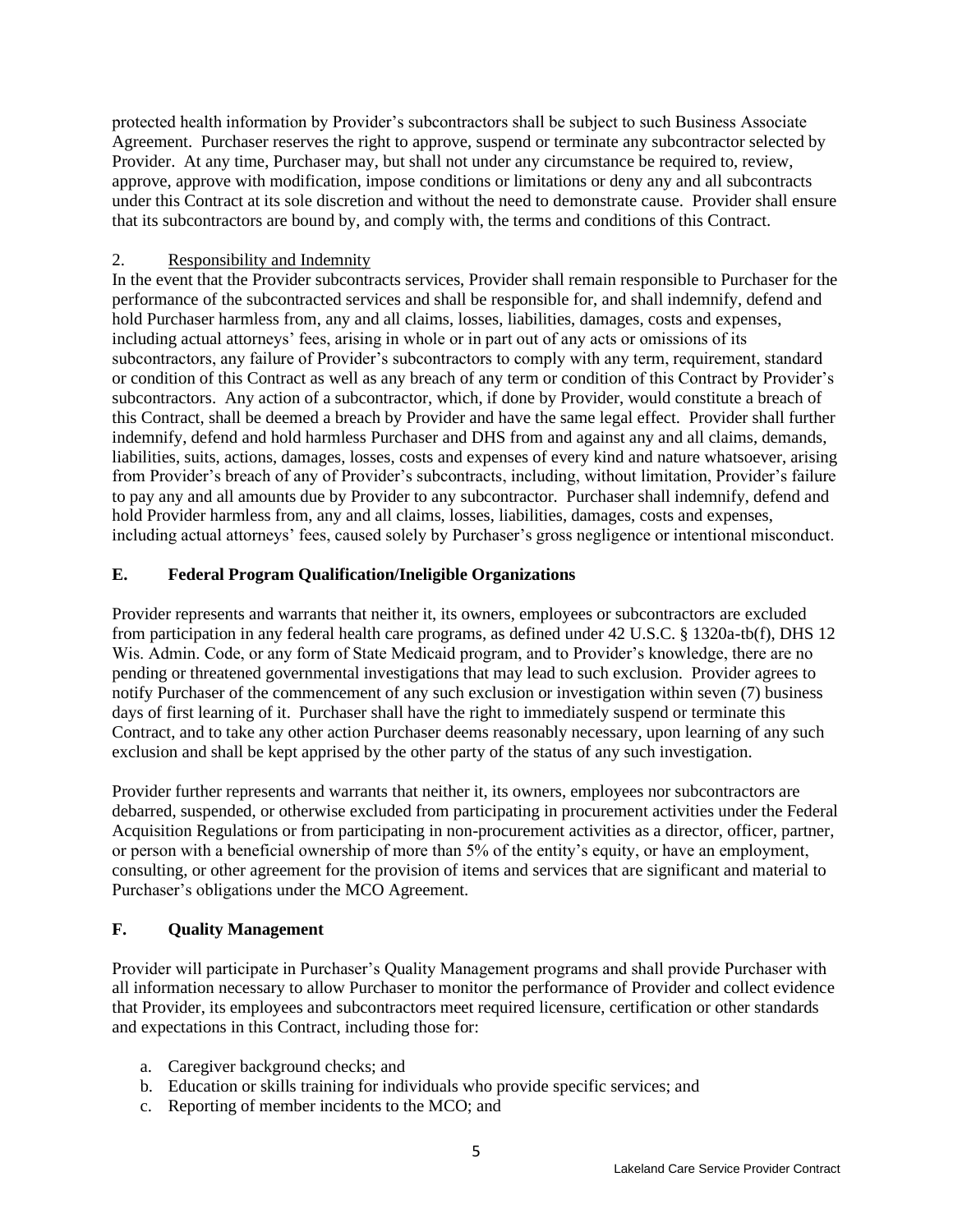- d. Advance Directives; and
- e. Provider Preventable Conditions; and Immunization Programs.

If the Purchaser identifies deficiencies or areas for improvement, Provider shall take corrective action to bring Provider into compliance with applicable laws, rules, regulations, standards and guidelines.

## **G. Utilization Data**

Provider will submit utilization data in the format specified by Purchaser so as to allow Purchaser to fulfill its Reports and Data requirements under the MCO Agreement. The data submitted by Provider shall comply with state and federal laws regarding confidentiality of member information.

## **H. Member Funds and Conflicts of Interest**

Provider is discouraged from handling member funds unless expressly authorized by member and/or their legal representative in writing which specifically states that it is an agreement to hold limited amounts of member funds. Provider shall establish safeguards to prevent their employees, consultants or representatives from using their positions for purposes that are, or given the appearance of being, motivated by a desire for private gain for themselves or others, such as those with whom they have family, business, or other ties.

# **I. Confidentiality of Records**

Provider shall preserve the full confidentiality of records in accordance with this Contract and the MCO Agreement (including Section XIII.A.) and protect from unauthorized disclosure all information, records and data collected under this Contract. Access to this information shall be limited to the Purchaser, agencies such as the DHS and (CMS and legally authorized persons who may require such information in order to perform duties related to this Contract.

## **J. Necessary Acts and Further Assurances**

Upon reasonable request by Purchaser, the Provider shall execute and deliver such further documents and shall take such actions as may be reasonably necessary or appropriate to evidence or carry out the intent and purposes of this Contract or to show the ability to carry out the intent and purposes of this Contract.

# **VI. SERVICES**

## **A. Service Quantity**

Provider agrees to provide the services described in the attached Rate and Services Code as those services are requested and authorized by Purchaser from time to time pursuant to Service Authorizations issued by Purchaser. Purchaser does not guarantee that it will purchase, and has no obligation to purchase, any amount or quantity of services from Provider or to issue any service Authorization to Provider.

## **B. Procedures Governing Authorization of Services**

The following procedures govern the provision of Services under this Contract. Provider agrees to clearly specify authorization requirements in this Contract to its providers and subcontractors and ensure their compliance.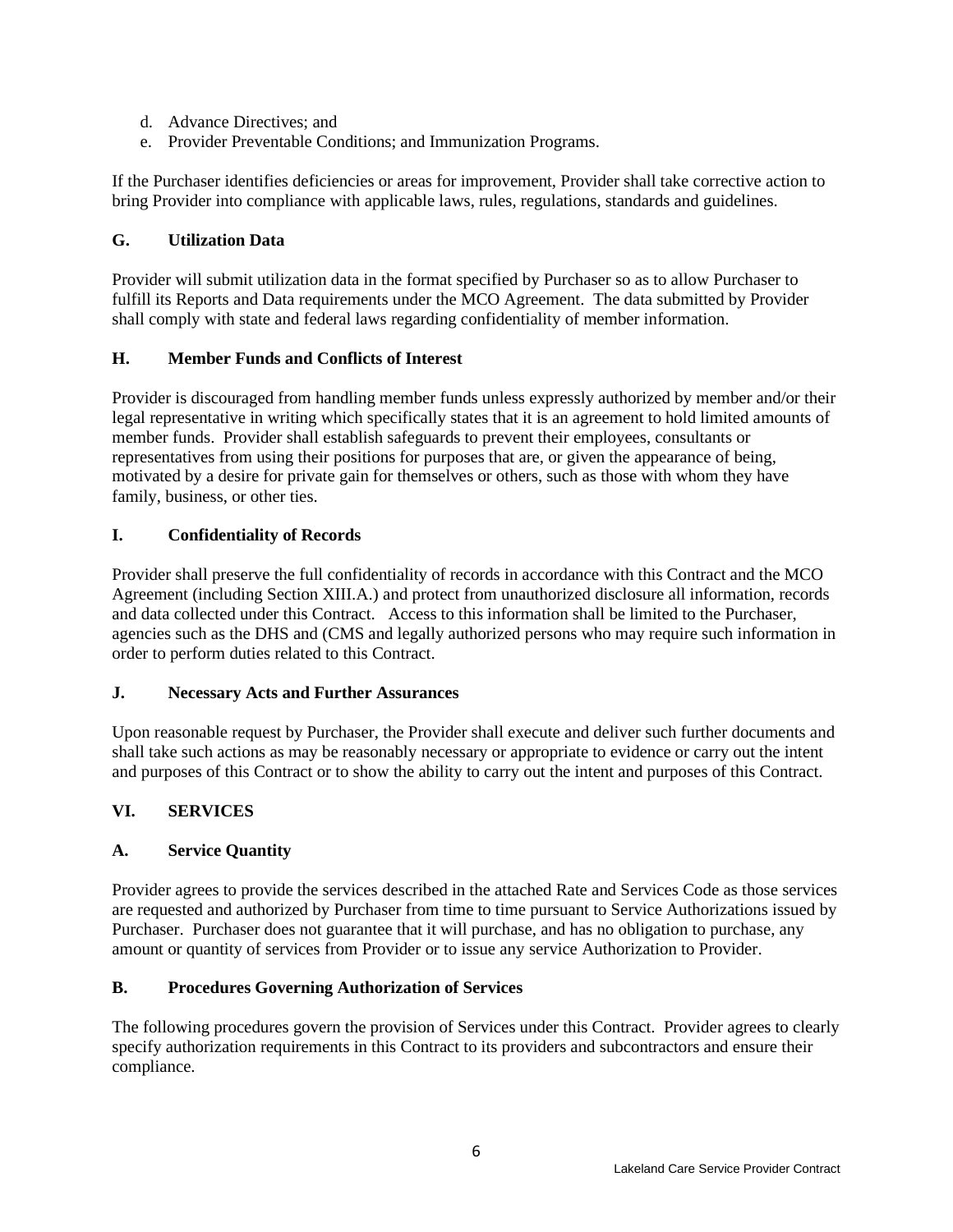**Type and Quantity of Services** Purchaser will be the sole decision maker regarding the type and quantity of services that are authorized to be provided to each member.

**Prior Authorization of Services** All services provided to a member under this Contract must be prior authorized under a written Service Authorization issued by Purchaser. Purchaser may, in its sole discretion and at any time with sufficient notice, increase, limit or discontinue the services provisioned to Provider under a Service Authorization. Service authorizations may be obtained by contacting the Purchaser's office location associated with the member. Purchaser will issue service authorizations prior to the start date of designated services whenever practicable. When prior written authorization is not practicable, verbal authorization may be provided by Purchaser, with written authorization following thereafter. Services provided on an emergency basis will be followed by a written authorization from Purchaser.

During regular business hours (Monday through Friday, 8 a.m. to 4:30 p.m.) providers are to use the general business numbers for authorizations:

- (920) 906-5100 for the Fond du Lac Office (Fond du Lac County)
- (920) 652-2440 for the Manitowoc Office (Manitowoc County)
- (920) 456-3200 for the Oshkosh Office (Calumet, Outagamie, Waupaca and Winnebago Counties)
- (920) 425-3900 for the Ashwaubenon (Green Bay) Office (Brown, Door, Kewaunee, Shawano, Menominee, Oconto and Marinette Counties)
- (877) 227-3335 Toll-Free number (Forest, Florence, Marathon, Langlade, Lincoln, Oneida, Portage, Vilas, Wood Counties)

Outside of regular business hours, Lakeland Care has established a single toll-free number (866-359- 9438) for on-call, after-hours service authorizations throughout Lakeland Care*.*

Revised service authorizations shall be issued to Provider promptly, with sufficient notice to allow Provider to comply with the terms of the revised service authorization (for example, to prevent Provider from unknowingly exceeding reduced authorized service units) and to timely submit accurate claims during the appropriate billing period.

**Provision of Services** The quantity of services provided by a Provider to a member may not exceed the amounts authorized by Purchaser in the Service Authorization. Provider accepts full responsibility for the cost of any services provided by Provider that exceed the amounts authorized by the Purchaser or that have otherwise not been approved under a valid Service Authorization. Under no circumstances shall Provider or its subcontractors seek payment from Purchaser or a member for the cost of services exceeding the total amount(s) authorized under this Contract. Provider understands that it will not be reimbursed for unauthorized services provided to members or provided in amounts that exceed the amounts authorized by Purchaser.

**Electronic Visit Verification** Provider must utilize the Department of Health Services (DHS) Electronic Visit Verification (EVV) system for any service that DHS or Purchaser deems subject to EVV.

**Additional Services** Provider may request an additional Service Authorization or extension of an existing Service Authorization for a member by requesting additional services to the IDT staff. No services may be provided by the Provider unless and until the request is granted in writing by the Purchaser through the issuance of an additional Service Authorization or the extension of an existing Service Authorization.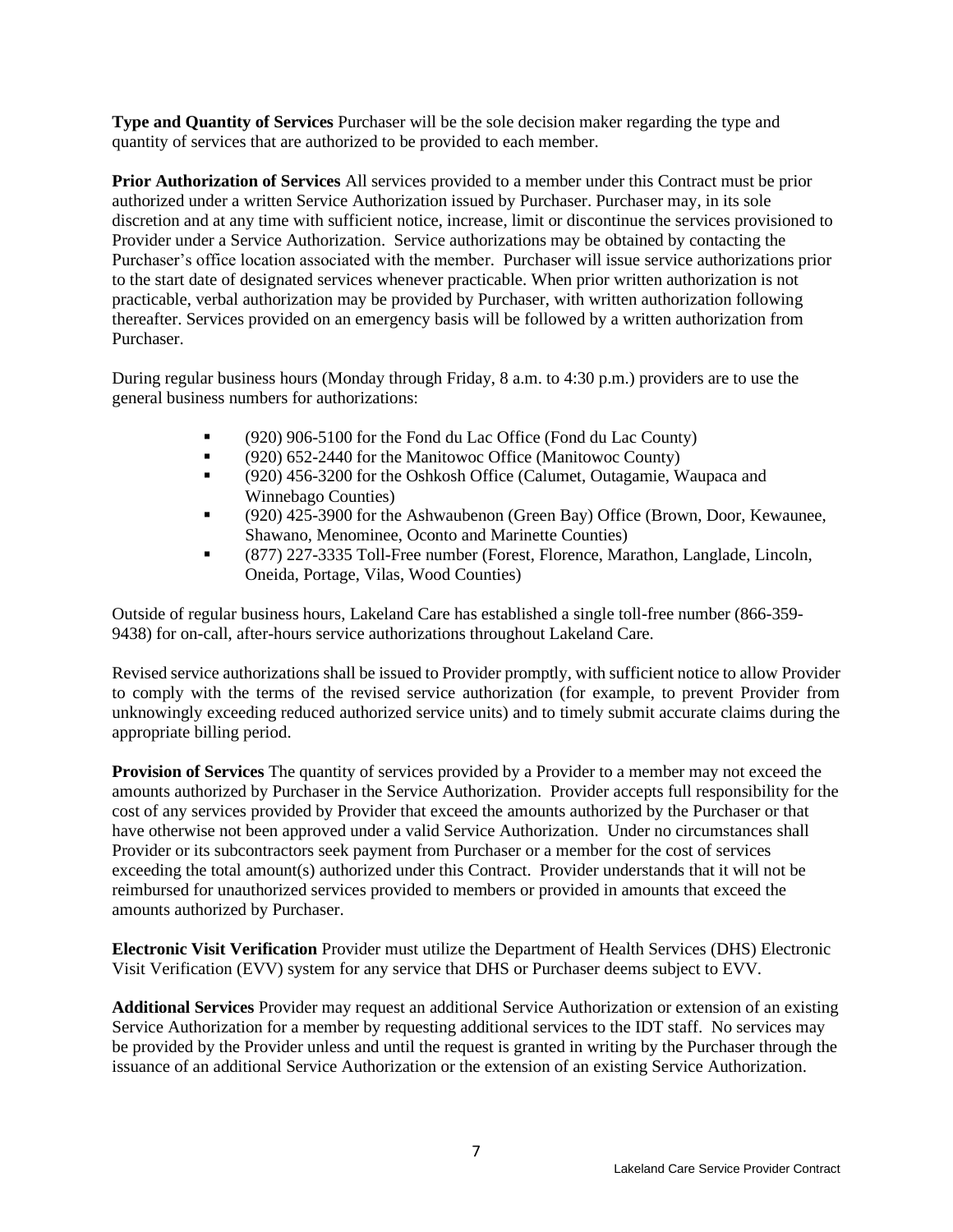**Service Availability** Provider agrees that services will be available to members throughout the entire period of this Contract and to accept appropriate members referred by the Purchaser as long as Provider has capacity and ability to serve members. Provider shall immediately notify Purchaser, in writing, whenever it is unable to provide the required quality or quantity of services or anticipates a lag or delay in the provision of services. Upon such notification, Purchaser will determine whether such inability or delay requires a corrective action plan, suspension or early termination of this Contract.

**Telehealth and/or Remote Services** Certain services are, or may become, available via interactive telehealth or otherwise delivered remotely. If in-person service is available, Provider may not require any member to receive the service via telehealth or remotely.

**Timeliness and Access to Services** Provider shall not create barriers to access to care by imposing requirements on members that are inconsistent with the services authorized by Purchaser or the member's care and treatment plan. Provider agrees that services will be made available to members at any time that provider is open for business or otherwise serving customers, members, or patients funded by any other revenue source. Providers shall make all reasonable efforts to initiate service provision at the date and time requested by the LCI IDT staff on behalf of the member. In the event that initiation of the service at the member's preferred time is not possible, the provider will express such to the LCI IDT staff, who will arrange an alternative start date of services, or, if necessary, arrange to meet the member's needs by other means.

**Accessibility***:* Provider agrees to provide, as appropriate, physical access, reasonable accommodations, and accessible equipment to members with physical and/or mental disabilities.

#### **C. Service Warranty**

Provider warrants and represents that all services under this Contract shall be performed: (a) in a professional manner according to the highest standards recognized in the industry; (b) in a quality, safe, competent, timely and workmanlike manner, consistent with industry standards for analogous services; (c) in accordance with all applicable state and federal laws, rules, requirements, guidelines and regulations governing the provision of such services; (d) according to the terms and conditions of this Contract; and (e) in a culturally competent manner as required by Section VI D. 5. of this Contract.

#### **D. Service Standards**

In addition to any and all state and federal laws, standards, requirements governing the provision of services by Provider, Provider will provide the services in accordance with the following standards and requirements. Purchaser will monitor Provider's performance to ensure compliance with the provisions of this Contract, including formal review according to a periodic schedule, consistent with industry standards or state laws and regulations. Purchaser may immediately terminate or suspend this Contract based on Provider's and/or its subcontractors' quality deficiencies, failures to otherwise meet the performance, compliance of law, licensure, safety or other standards and requirements set forth in this Contract.

#### 1. Member Specific Planning Standard

Provider's services shall be tailored to individual member needs as measured by the following criteria/evidence of compliance:

a. Member and/or legal representative reports that needs are being satisfactorily met;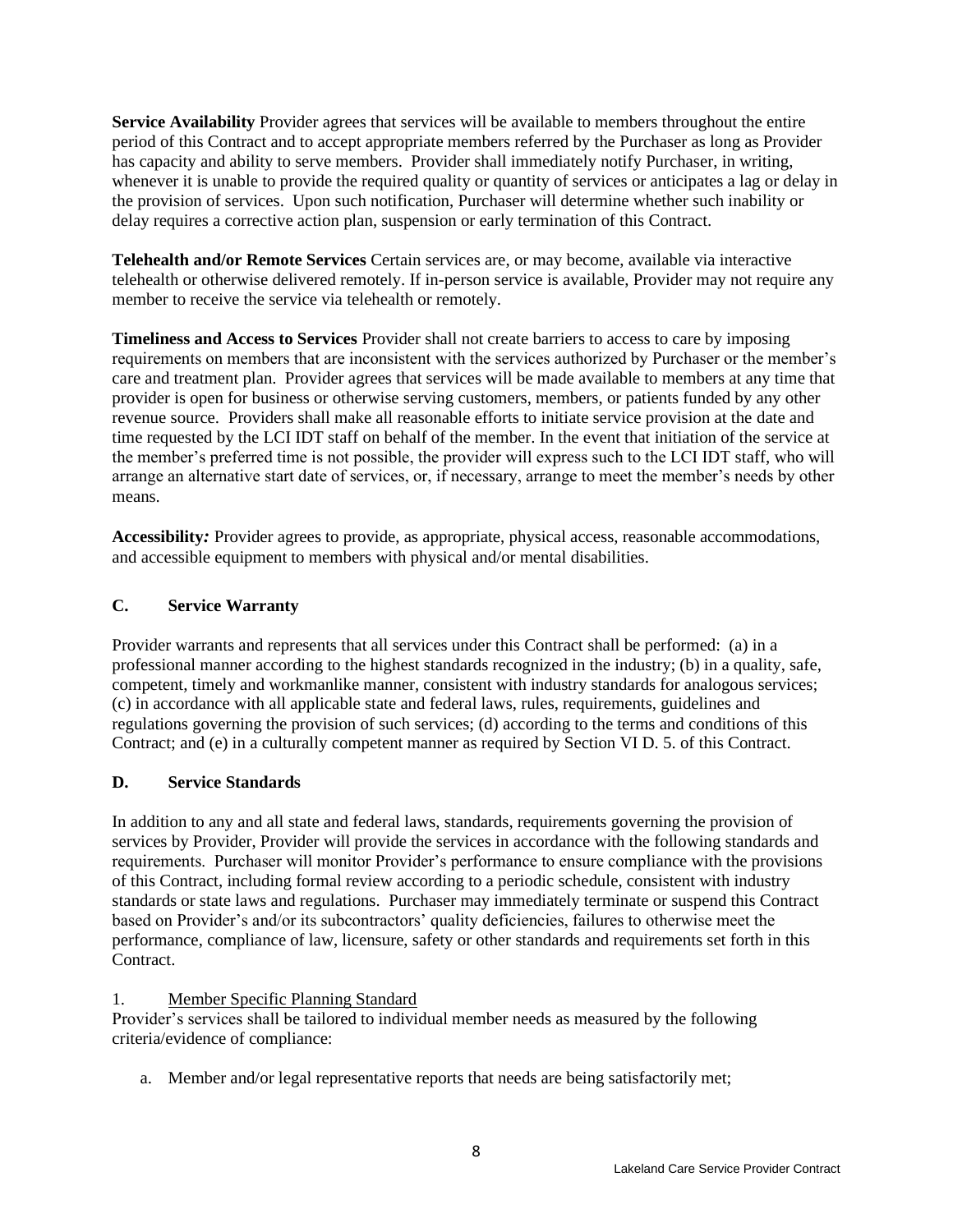- b. Member and/or legal representative reports that he/she is adequately involved in care plan/individual service plan; and
- c. Provider is following and complying with the individual service plan.

#### 2. Communication Standard

Provider will communicate in an effective, timely and appropriate fashion with the member, Purchaser, IDT staff and natural supports as measured by the following criteria/evidence of compliance:

- a. Change in Condition/Hospitalization. Provider will promptly report any change in member's condition, injury, illness, hospitalization, and deterioration to Purchaser. A change in condition that does not require an additional Service Authorization may be reported by phone during normal business hours to a representative of the member's care management team or the on-call worker of the Purchaser. If the member is hospitalized or if the change in condition necessitates, or might necessitate, additional or different services to be authorized by the Purchaser or an increase or decrease in the level or hours of care, the Provider shall immediately call the Purchaser at 1-866-359-9438
- b. Licensure, Reviews and Citations. Provider will notify the Purchaser of any licensure visits, reviews, and/or citation within three (3) business days;
- c. Inability to Provide Services. Provider will promptly notify Purchaser if there is a situation where Provider cannot provide authorized services. (*Some examples may be member refusal to accept service, or member hospitalization, etc*.)
- d. Surveys. Provider will: (i) participate in and receive information from member satisfaction surveys; and (ii) share internal and external survey information with Purchaser;
- e. Case Review, Staffing and Service Planning. Provider will participate, as requested, in case review, staffing and service planning;
- f. Grievances and Appeals. Provider will notify Purchaser of all grievances or appeals or the occurrence of the complaint or grievance upon receipt and as otherwise directed by Purchaser's MCO complaint and grievance policy. Provider shall participate in training on the MCO's grievance and appeal policy and procedure, if requested by Purchaser.

#### 3. Safety Standard

Provider will ensure that members are safe and that unacceptable risk is avoided as evidenced by the following criteria/evidence of compliance:

- a. Provider shall comply with all applicable state and federal rules, regulations and licensure relative to the provision of services under this Contract as evidenced by review of appropriate documentation;
- b. Staff shall be appropriately screened and trained in accordance with requirements for the service being provided and have required background checks completed by the hire date and within every four (4) years after hire or as otherwise required by applicable law or regulation;
- c. Provider shall share member complaints, grievances and incident reports with Purchaser upon receipt;
- d. Provider shall communicate to Purchaser any unsafe condition associated with a member when observed;
- e. Provider shall work with Purchaser to determine member-accepted risk;
- f. Provider shall comply with the procedures for responding to member incidents and emergencies set forth in Article VII of this Contract.
- 4. Isolation, Seclusion, Restraint, and Restrictive Measure Standard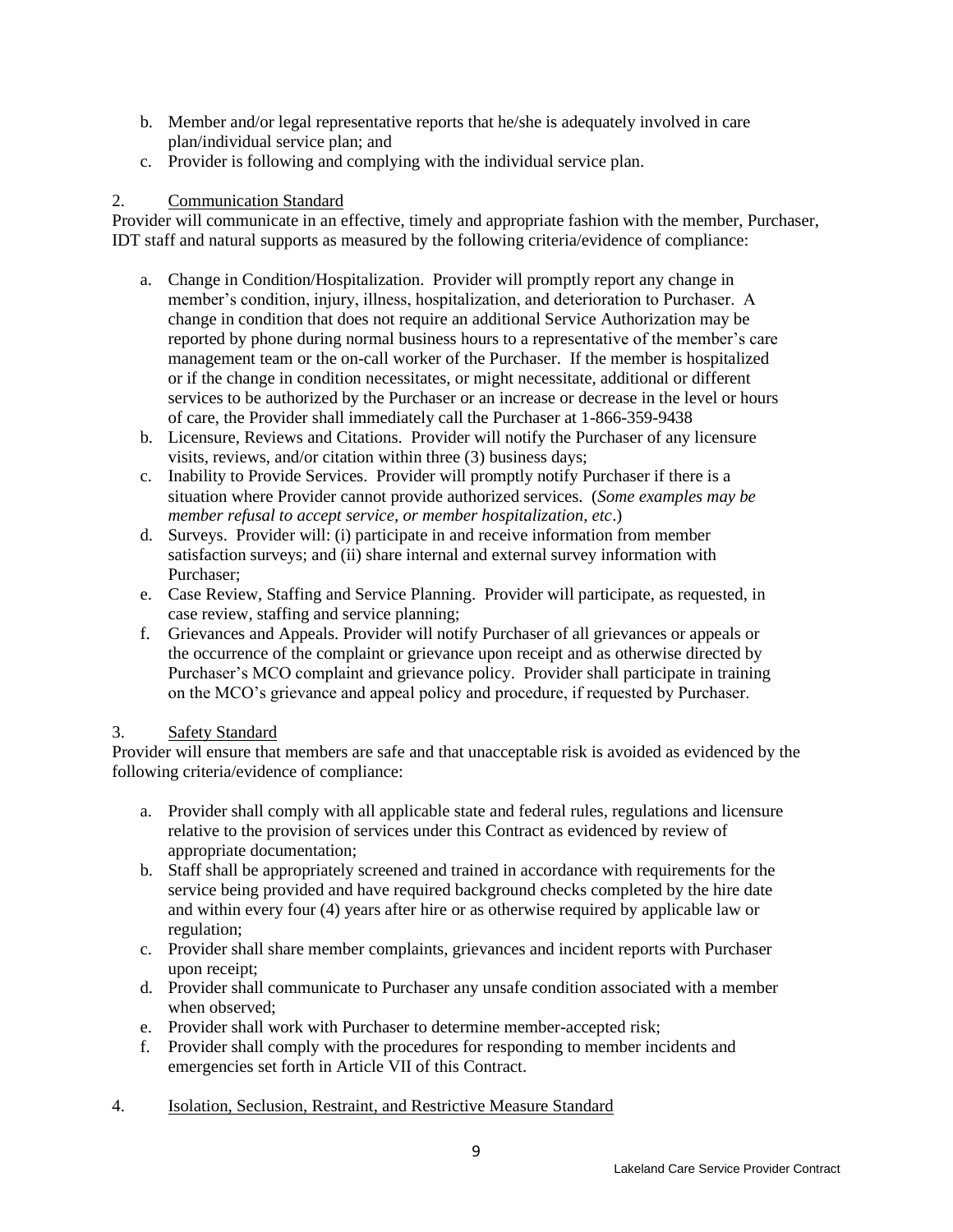Provider will comply with DHS's written guidelines and procedures and the MCO Agreement regarding the use of isolation, seclusion, and restrictive measures in community settings and follow the required process for approval of such measures. Provider shall comply with ss. 51.61(1)(i) and 46.90(1)(i) of the Wis. Stats., and Wis. Admin. Code s. DHS 94.10 in any use of isolation, seclusion, and restrictive measures. The following are criteria/evidence of compliance with this standard:

- a. Provider has written policy and procedure consistent with the DHS's written guidelines use of isolation, seclusion, restraint, and restrictive measures in community settings;
- b. Provider demonstrates through practices and procedures that it understands what restrictive measures are and how they are regulated;
- c. Provider reports any unauthorized or emergency use of isolation, seclusion, restraint, and restrictive measures as a member incident;
- d. Provider has collaborated with Lakeland Care's IDT staff to evaluate all alternatives to isolation, seclusion, restraint, and restrictive measures prior to request for use of restrictive measures; and
- e. Provider demonstrates evidence of having trained staff in the use of restrictive measures.

#### 5. Equity and Inclusion Standard

It is Purchaser's policy to encourage and foster Equity and Inclusion among its own staff and its services providers. Accordingly, Provider shall ensure that all services are delivered to members in a culturally competent manner. Provider shall incorporate in its policies, administration, contract and service practice the values of honoring members' beliefs, being respectful to member and staff culture, heritage, and other identity facets including members with limited English proficiency, diverse cultural and ethnity, disabilities, , sexual orientation gender identity, and fostering in staff/providers attitudes and interpersonal communication styles which respect members' cultural backgrounds and other identify facets.

#### 6. Service Access Standards

Provider shall comply with access standards provided in Article VII, Services, of the MCO Agreement. Provider and its subcontractors must meet all state standards for timely access to care and services taking into account the urgency of the need for services. Provider shall offer hours of operation that are no less than hours of operation offered to commercial members or comparable to Medicaid fee-for-service members, whichever provides greater service availability to members.

## **VII. PROCEDURES FOR RESPONDING TO MEMBER INCIDENTS, EMERGENCIES, AND ADVERSE EVENTS – INCIDENT MANAGEMENT SYSTEM (IMS)**

#### **Incident Management System Terms**

**Adverse event** means any circumstance, event, or condition resulting from either action or inaction that:

- a. Was undesirable and unintended; and
- b. Did not result in any serious harm to a member's health, safety or well-being; and
- c. Indicates or may indicate a quality issue with the services provided by the Provider or any of its subcontractors;

**Emergency** means an unforeseen combination of circumstances or the resulting state that calls for immediate action.

**Incident** describes a circumstance, event or condition resulting from action or inaction that has either caused harm or had the potential to cause harm.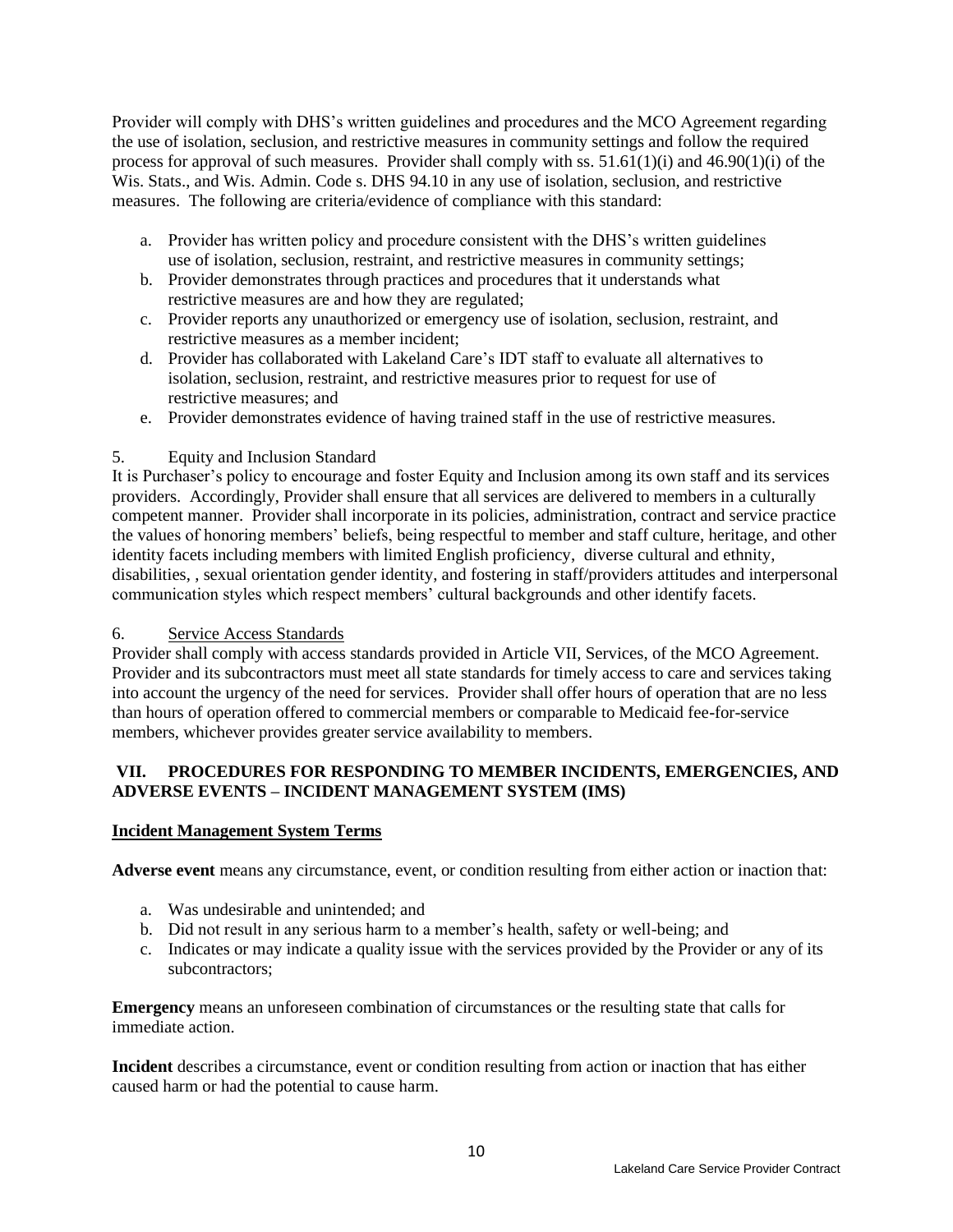**Incident Management System** a system that manages incidents occurring at the member and provider levels, in order to ensure member health and safety, reduce member incident risks, and enable development of strategies to prevent future incidents from occurring.

# **A. Member Incidents, Emergencies, and Adverse Events**

To the extent permitted by law, the Provider shall fully cooperate with any member-related investigation conducted by the Purchaser, the Department of Health Services, the Federal Department of Health and Human Services, CMS, law enforcement, or any other legally authorized investigative entity. Provider shall comply with the following procedures relative to the response to member incidents, emergencies, and/or adverse events as part of the IMS. Compliance with these procedures does not relieve Purchaser, the Provider or Provider's subcontractors of other certification, licensing, statutory or regulatory requirements for reporting member incidents, including requirements to report and investigate deaths or abuse and neglect of residents of certain facilities (e.g. Wis. Stat. §§ 49.60, .50.034, 50.04, 55.043(1m), Wis. Admin. Code DHS 12, 13, 83, and 88).

1. Identification and Reporting of Member Incidents, Emergencies, and/or Adverse Events Provider must identify, document and report all member incidents, emergencies, and/or adverse events to Purchaser immediately after the incident and/or event is discovered. Reporting shall be accomplished by calling Purchaser directly during business hours or after hours at (866)359-9438.

2. Ensuring Safety of Members Involved In Member Incidents, Emergencies, and/or Adverse Events Provider shall ensure the immediate safety of members involved in member incidents, emergencies, and/or adverse events by taking any steps necessary to assure that the member is protected from the risk of continued harm from the incident and/or event in which the member has been, or is, involved.

#### 3. Cooperation with Purchaser's Investigation of Member Incidents, Emergencies, and/or Adverse Events

Provider shall fully cooperate with any investigation of an actual or alleged member incident, emergency, and/or adverse event conducted by the Purchaser, the Department, the Federal Department of Health and Human Services, CMS, law enforcement, or any other legally authorized investigative entity. Such cooperation shall include, but not be limited to, the Provider's sharing with the Purchaser information in the Provider's possession that is, or may be, relevant to the Purchaser's investigation and the Provider's giving the Purchaser access to the Provider's staff and records so that the Purchaser may obtain information that is, or may be, relevant to the Purchaser's investigation.

## 4. Compliance with Wisconsin Statute 46.90

Whenever an employee of the Provider believes that abuse, neglect, or self-neglect of an elderly person has occurred, the employee shall make a report to Purchaser as required under Wisconsin Statute 46.90.

# **VIII. INSURANCE**

## **A. Minimum Insurance Requirements**

Provider will at all times during the terms of this Contract, keep in force the following insurance policies issued by a company or companies authorized to do business in the State of Wisconsin and licensed by the Office of the Commissioner of Insurance. Prior to execution of this Contract, Provider shall furnish Purchaser with written verification of the existence of such insurance. Unless otherwise indicated in writing by Purchaser in connection with the execution of this Contract, the types of insurance coverage and minimum amounts shall be as listed in attachment 5.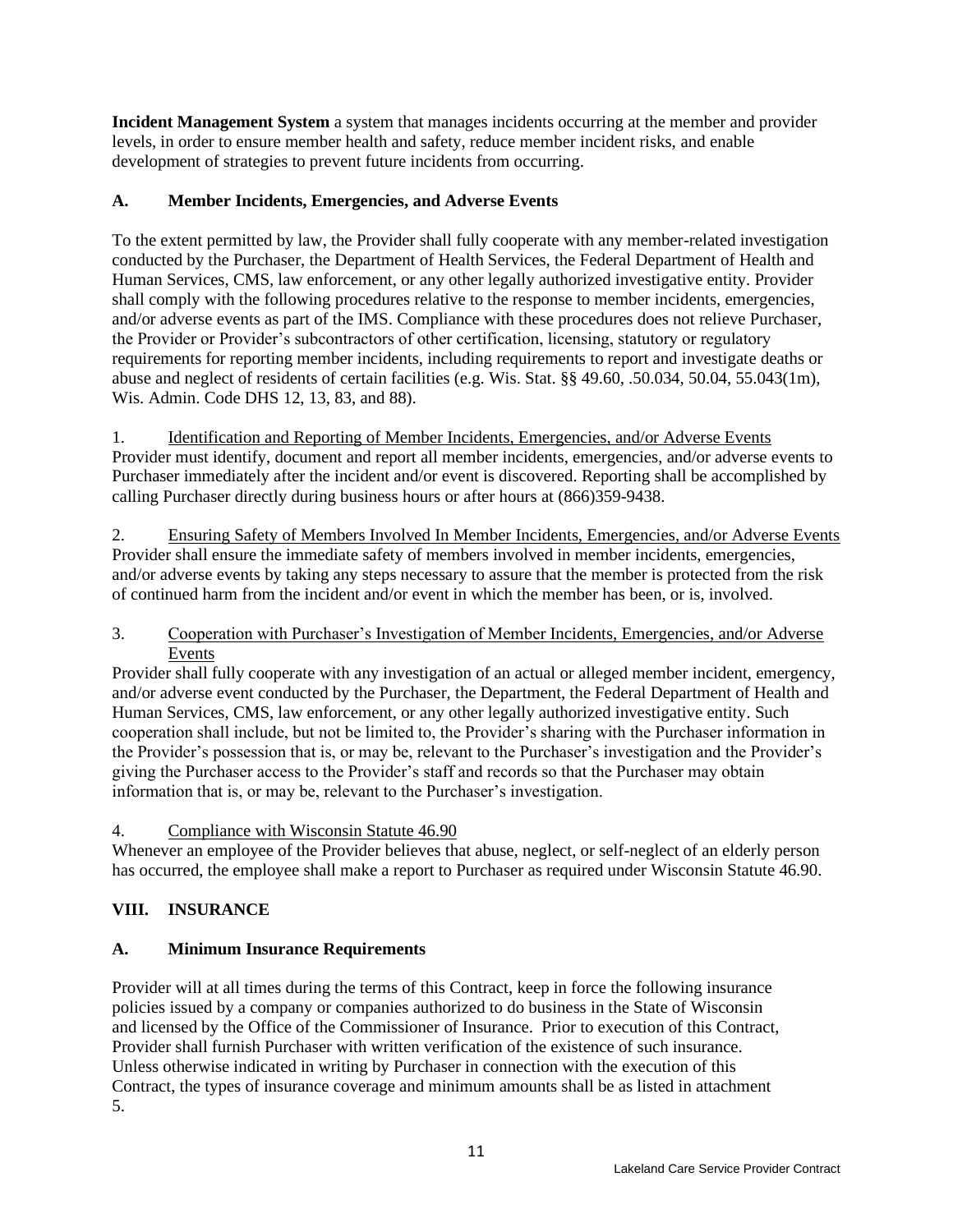#### **B. Subcontractor Insurance, Insurance Certificates, Subrogation Waivers and Additional Insured Provisions**

All of Provider's subcontractors shall be required to carry insurance in equal amounts to those required of Provider under this Contract. All insurance required to be maintained by the Provider and its subcontractors hereunder shall include a waiver of subrogation rights against the Purchaser and shall provide that the insurer notify the Purchaser at least thirty (30) days in advance of any cancellation, nonrenewal or material change in the Provider's policies. Purchaser shall be named as an additional insured on all required policies of insurance unless otherwise agreed upon by the parties. The Provider and its subcontractors shall provide the Purchaser with certificates of insurance certifying the coverage that the Provider is required to maintain on behalf of the Purchaser under this Contract. The policies provided by the Provider and its subcontractors shall be primary and non-contributing with respect to any insurance maintained by the Purchaser.

#### **IX. INDEMNIFICATION**

In addition to any other indemnification obligations in this Contract, Provider agrees as follows:

- A. The Provider agrees to the fullest extent permitted by law to indemnify, defend and hold harmless Purchaser its agents, officers, representatives and employees, from and against all claims, loss, costs and expense, including actual attorneys' fees, by reason of any alleged or actual liability for injury or damages caused by, relating to, or arising in any way, in whole or in part, from: (1) the wrongful, intentional, or negligent acts or omissions of the Provider, its employees, agents, representatives and/or subcontractors in the performance of the services and/or the activities in any manner related to this Contract; (2) any breach of this Contract; (3) the Provider's and/or its subcontractors' performance or attempted performance of this Contract; and (4) any failure by Provider and/or its subcontractors to comply with any provision in this Contract.
- B. Provider shall indemnify, defend and hold Purchaser, its agents, officers, representatives and employees from and against all claims, losses, damages, cost and expense, including actual attorneys' fees, arising out of any action and/or award of damages and costs against Purchaser based on, relating to or connected in any way with infringement by Provider, its employees, agents, representatives and/or subcontractors of any intellectual property rights involved in the performance of the tasks and services covered by this Contract.
- C. Provider agrees to indemnify the Purchaser for any amount Purchaser may be required to repay to the DHS or the state or federal government by virtue of payments made to Provider that the DHS or the state or federal government determines to be overpayments or inappropriate payment. This includes the costs of defending any enforcement actions arising out of such overpayment or inappropriate payment.
- D. Provider agrees to be solely and exclusively liable for any compensation payable at law or damages of any type arising from or in any way connected with any accident, illness or injury sustained by the Provider, its subcontractors or any of their respective employees, agents or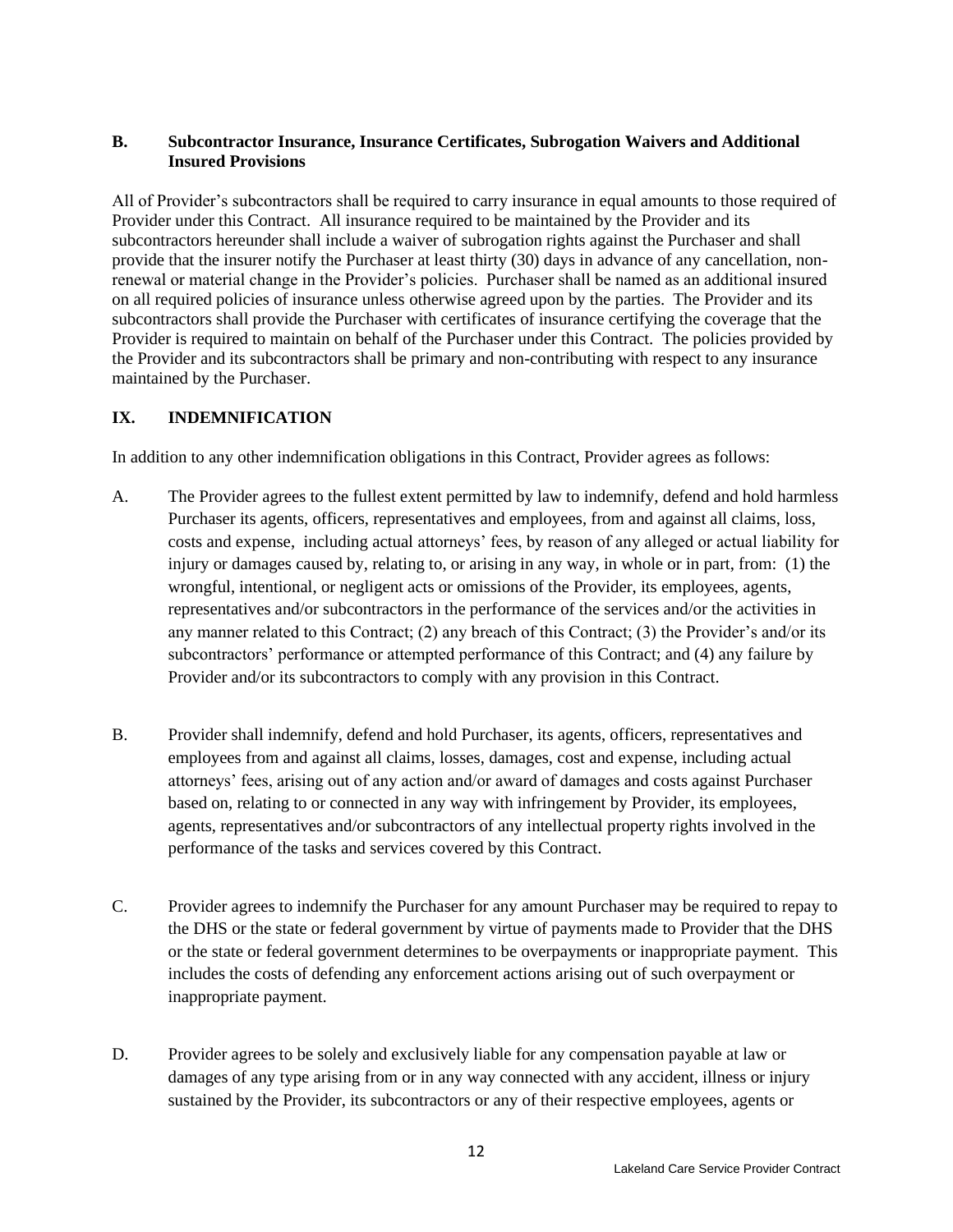representatives arising out of, relating to or in connection with the work performed by the Provider and/or its subcontractors under this Contract. Provider shall indemnify, defend and hold harmless Purchaser from all losses, injuries, damages and wages or overtime compensation due its employees in rendering services pursuant to this Contract including reasonable attorneys' fees and costs in incurred in the defense of any claim under the Fair Labor Standards Act or any other state or federal law. Provider further agrees to defend, indemnify and hold the Purchaser its directors, officers, employees, agents and representatives harmless from and against any and all claims, losses, damages and expense, including actual attorneys' fees and costs, arising out of or relating to any workers compensation claims, unemployment compensation claims and any and all other statutory claims asserted by Provider, its subcontractors or their respective employees, agents and representatives against Purchaser.

E. Purchaser shall indemnify, defend and hold Provider harmless from, any and all claims, losses, liabilities, damages, costs and expenses, including actual attorneys' fees, caused solely by Purchaser's gross negligence or intentional misconduct.

## **X. PAYMENT FOR SERVICES**

#### **A. Rates**

#### 1. Negotiated Services

The Purchaser shall pay the Provider at the rate and according to the provisions listed in the attached Rate and Services Codes Chart. Purchaser may amend or modify the Rate and Services Codes Chart at any time during the term of this Contract, including any extension thereof, by providing notice in writing (which may include mail or email) to Provider. Provider shall have ten (10) days from the date of the written notice to either accept the rate change(s) or terminate the Contract. If Provider fails to provide written notice of the rejection of the rate change(s) and termination of the Contract within ten (10) days, Provider shall be deemed to have accepted the rate change(s). In the event that Provider rejects the rate change(s), Provider shall continue to provide services at the previously agreed-upon rate for a period of up to thirty (30) days from the date of the written notice to allow Purchaser to find a new Provider. Providers may submit requests for rate changes to the Provider Specialist in the appropriate Lakeland Care office.

#### 2. Residential Services

Residential service rates shall be for a period of not less than one year, unless there is mutual agreement upon a shorter term. A State directed rate increase shall not be considered a rate change for purposes of a one year period. Residential service provider agreements or amendments shall specify a contracted rate or reference an acuity-based rate setting model. Rates may be changed:

- i. Anytime, through mutual agreement of the MCO and provider.
- ii. When a member's change in condition warrants a change in the acuity-based rate setting model.
- <span id="page-12-0"></span>iii. When a rate has been in effect for at least twelve (12) months, and a change is proposed for an individual member or facility:
	- 1) The MCO must provide a sixty-day written notice to the provider prior to implementation of the new rate.
	- 2) The rate change may apply to the entire contract or to specific rates within the contract, but only on a prospective basis.
	- 3) Rates which are reduced using sub [iii](#page-12-0) are protected from additional decreases during the subsequent twelve (12) month period.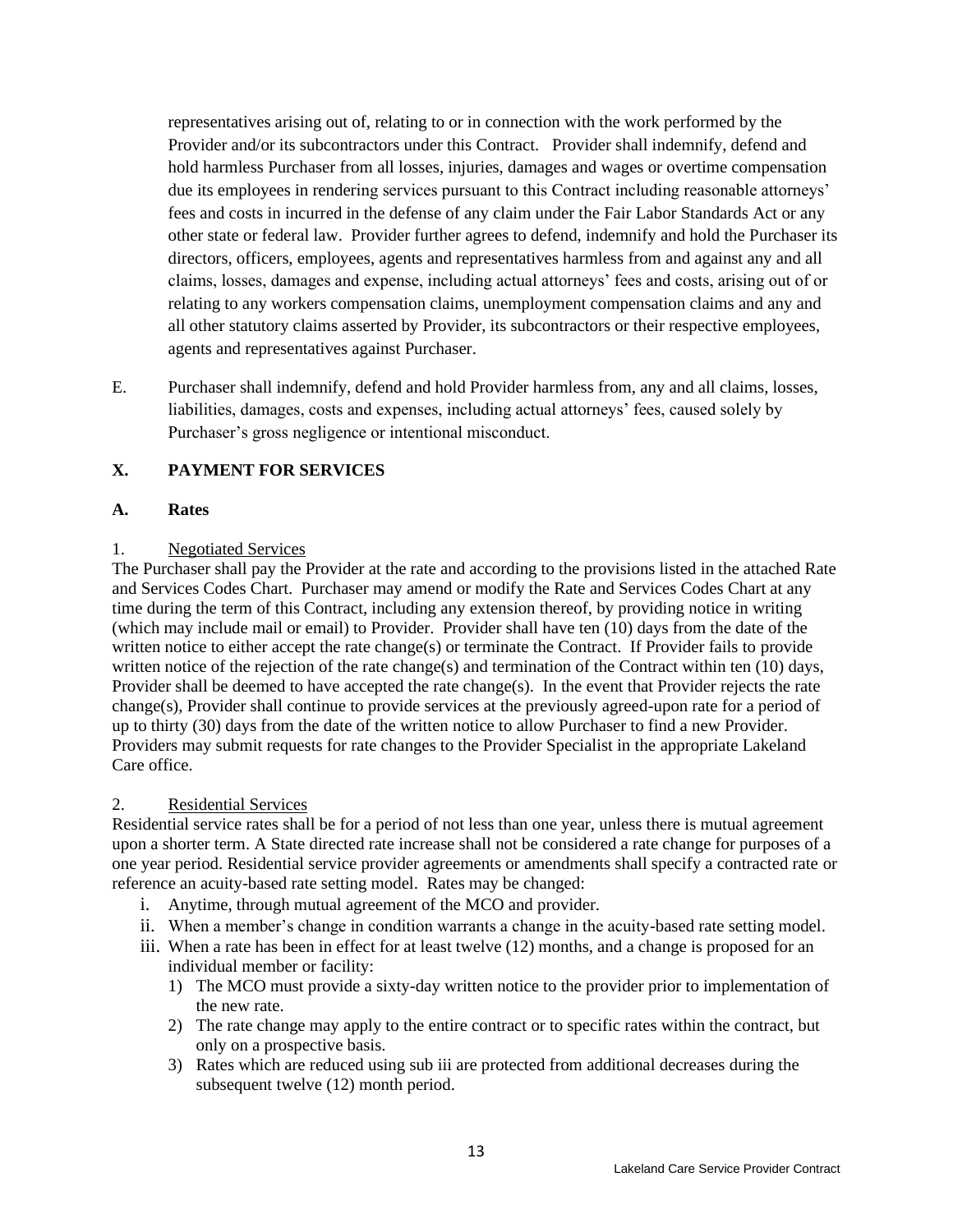Either party may terminate a residential services contract as otherwise specified herein.

# 3. Medicaid State Plan Covered Services

If the service provided under this Contract is a Medicaid State Plan covered service, the Contract rate will be the provider's approved Medicaid State Plan rate. Rate increases issued within the Medicaid State Plan shall, as of the date on which the rate increase is made effective by the Wisconsin Medicaid State Plan program, replace the Provider's existing rate. Payment for Medicaid State Plan covered services (as specified in Chap. 49 Wis. Stats. and DHS 107 Wis. Admin. Code) shall be the lesser of the Medicaid rate in effect at the time service is provided or the Provider's billed charges.

# **B. Claims, Claims Payment, and Overpayment**

The Lakeland Care is currently contracted with WPS, a third party administrator (hereinafter "TPA") to provide claims processing and Encounter reporting for the Family Care program. For payment, claims must be submitted to the TPA either electronically or in paper form; general requirements are outlined below. Should the Lakeland Care contract with a different TPA, Provider will be notified of the change.

Providers are required to apply for a National Provider Identifier (NPI) for all services that are considered medical services under the Family Care Benefit Package

<https://www.dhs.wisconsin.gov/familycare/benpackage.htm> and must notify the Purchaser of the NPI number before claims will be paid. In the event a National Standard Code is assigned to the contract service(s), Provider must indicate this code in the claim for payment.

## 1. Clean Claim Requirement

Claims for payment submitted to the TPA must constitute "clean claims" which are those claims that are completely and accurately filled out. The TPA shall reject, and shall have no responsibility to pay, any claim that does not include the elements of a clean claim. The TPA shall notify the Provider of the reason for denial; Provider may correct the claim and submit it again for payment. The claim for payment of services must include the following in order to constitute a clean claim:

- a. Each member's invoice must be a separate bill, including the member's full name;
- b. Attach a copy of the letter of authorization for each service billed or include the authorization number on your bill;
- c. Invoice must be in readable format;
- d. Identify charges by service description or procedure code (as indicated on the authorization);
- e. Actual delivery date(s) of EACH service;
- f. Number of units of service provided on each date; and
- g. Total amount billed per service.

Claims that are denied payment may be corrected and submitted again, including all of the above elements. Claims that have been partially paid may be resubmitted for reprocessing, following the TPA requirements for reprocessing claims.

## 2. Submission of Claims for Payment to TPA

Provider agrees to submit claims for payment to the TPA no later than ninety (90) calendar days from the date the service was provided if the Purchaser is the primary payor on the claim. For claims involving multiple dates of service, services provided greater than 90 days prior are not considered timely, clean claims. Purchaser may partially reimburse provider for timely portion of the claim in this situation. If the claim is submitted to a third party as the primary payor, the Provider agrees to submit claims for payment to the TPA no later than ninety (90) calendar days from the date of the insurance Explanation of Benefits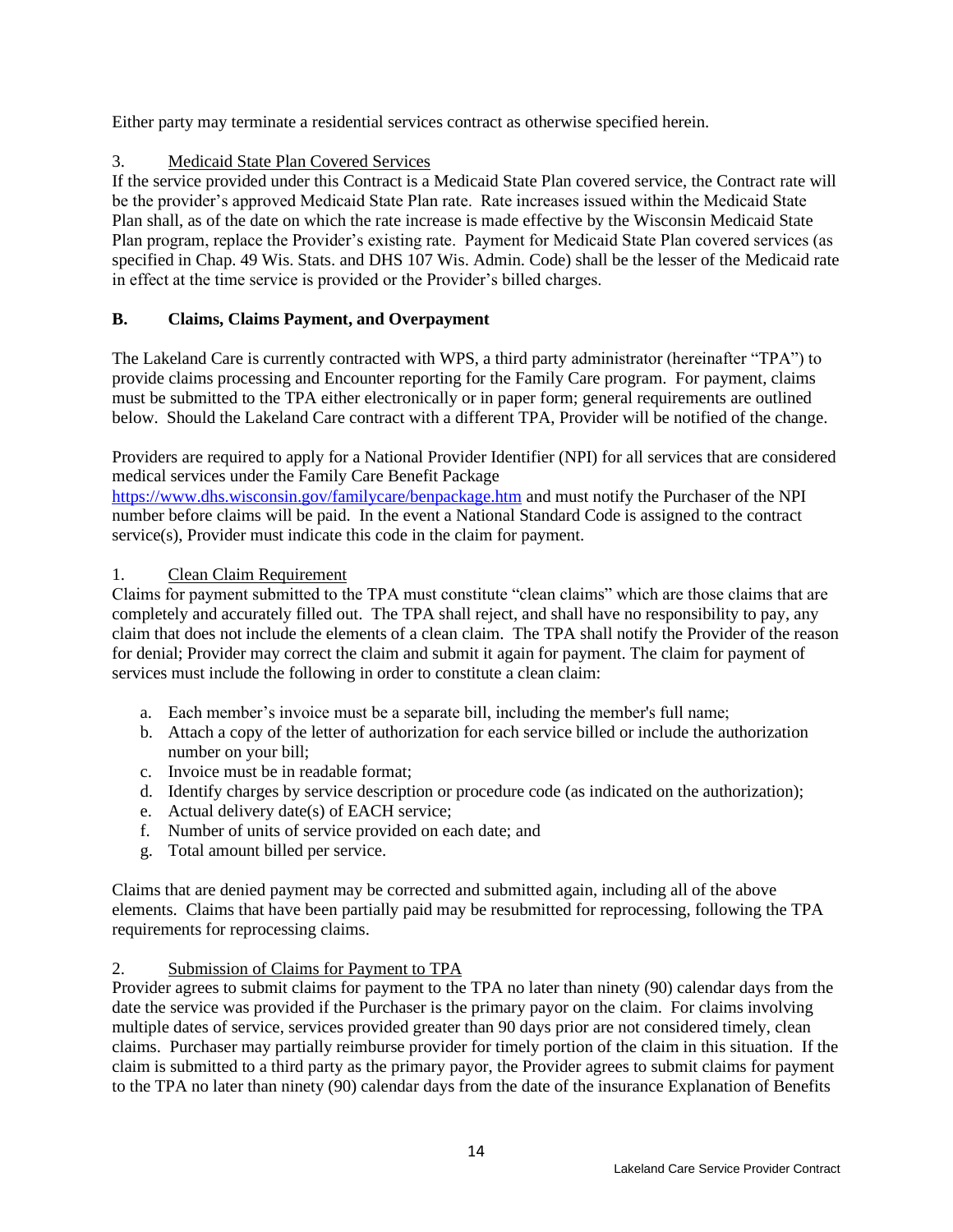(EOB), and no later than 365 days after the date of service. Claims that are not submitted timely will be denied by the TPA.

a. In the event of a federal or state declared emergency or disaster, Purchase has the ability to relax timely filing requirements for provider service claims for claims payments submitted in good faith but are delayed.

#### 3. Electronic Submission of Claims

Provider is expected to submit claims electronically via the TPA web-site for all services in which the Purchaser is the primary payor. This requirement may be waived with written approval by Lakeland Care's Provider Relations and Contract Director. Please contact Lakeland Care's Provider Relations and Contract Director to request release from this requirement.

- a. When Provider electronically bills or conducts any of the electronic transactions covered by the Health Insurance Portability and Accountability Act (HIPAA) with the Purchaser/TPA, then Purchaser/TPA and Provider shall conduct all electronic health care administrative transactions covered by HIPAA consistent with the Electronic Transactions and Code Sets Rule.
- b. Electronic claims must be submitted according to the TPA requirements for billing, including all of the elements of a clean claim, listed above. Information on electronic filing requirements with WPS, Lakeland Care's current TPA, may be found at: <https://www.wpsic.com/providers/index.shtml> or the Provider page on the Lakeland Care website [\(http://www.lakelandcareinc.com/\)](http://www.lakelandcareinc.com/).

#### 4. Procedure for Invoicing Services Covered by a Third-Party Payor

- a. Provider agrees to follow Coordination of Benefits (COB) procedures established by the Wisconsin Office of the Commissioner of Insurance, acknowledging that the Purchaser is always the payor of last resort in circumstances where a member is covered by a third-party payor. The Provider shall bill all other primary third-party payors first.
- b. In the event that the primary third-party payor denies the claim or makes only a partial payment on the claim, the Provider will submit invoices to the Purchaser's TPA within ninety (90) days of receiving the primary payor's denial or partial payment, but in any event no later than three hundred sixty-five (365) calendar days from the date the service was provided.
- c. For claims previously billed to a third party payor, a copy of the Remittance Advice and/or Explanation of Medicare Benefits to the claim form is required. The TPA will then determine the appropriate additional payment, if any. Third party payments will be deducted from the contracted rates in calculating payment due
- d. Invoicing for services covered by a third-party payor will be submitted as a paper claim to the TPA. Provider shall submit all clean paper claims to the following address:

Lakeland Care C/O WPS Insurance Corporation PO Box 211595 Eagan, MN 55121

#### 5. Billing Members

Provider may not bill a member for covered and non-covered services, except in accordance with the provisions of the MCO Agreement (see Article VII, Section J, Billing Members, and K, Department Policy for Member Use of Personal Resources, of the MCO Agreement).

6. Overpayment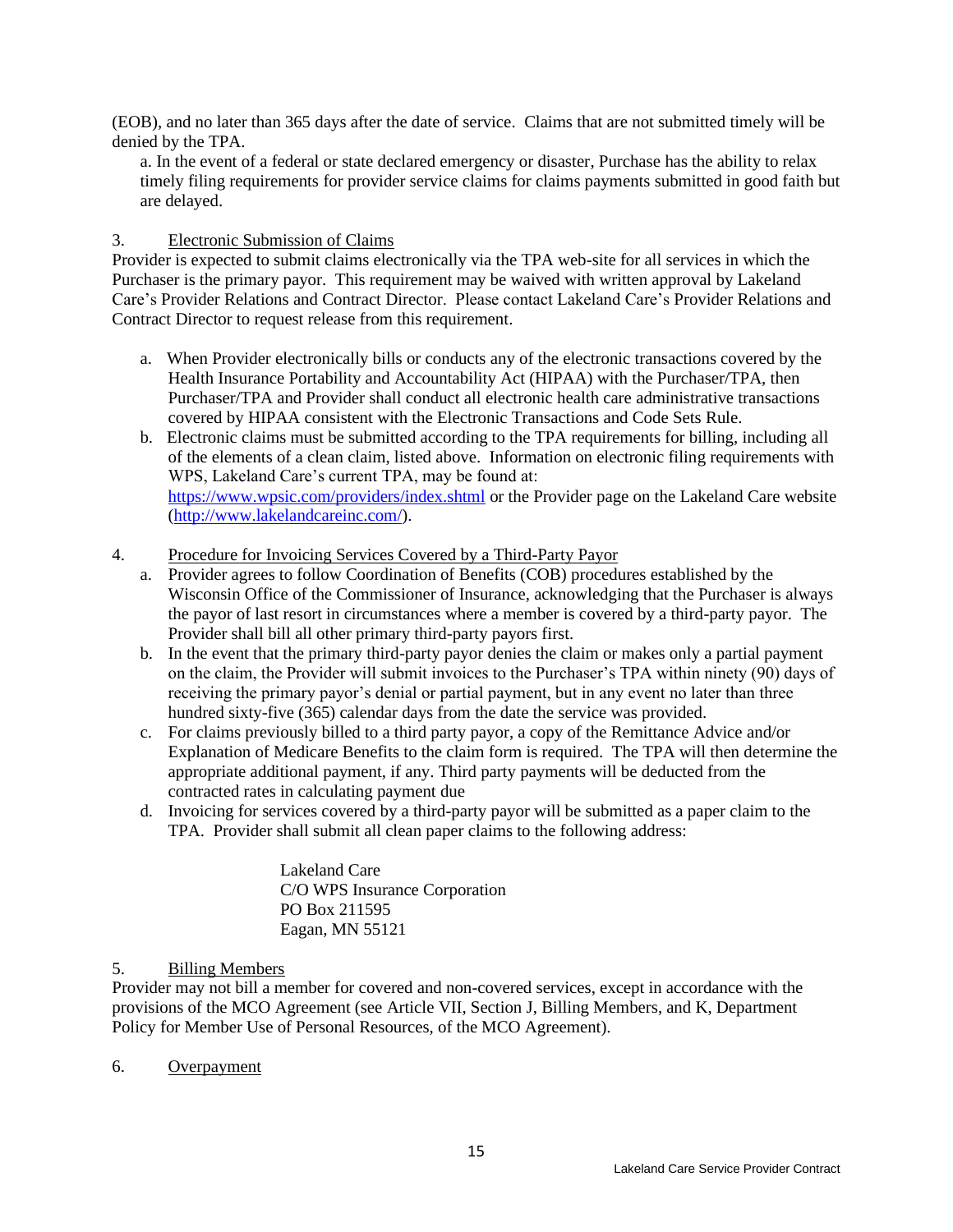- a. Provider agrees to report any overpayment to Purchaser as soon as possible upon identification, and no later than two (2) business days from the identification of the overpayment.
- b. Provider agrees to return any overpayment to Purchaser within sixty (60) calendar days of the date on which the overpayment was identified.
- c. Provider agrees to notify Purchaser in writing of the reason for the overpayment within ten (10) days of identifying the overpayment. Purchaser will reconcile any discrepancies with encounter reporting related to overpayment and reconcile the accuracy of encounter reporting in instances of reported overpayments.

# **C. Timing of Payment**

Purchaser shall pay 95% of clean claims from all Providers within thirty (30) calendar days of receipt of a complete and accurate claim and 99% of those claims within ninety (90) days of receipt.

# **D. Payment in Full, Withholding of Payments and Payment Dispute Process**

## 1. Acceptance of Payment in Full

Provider agrees to accept payment made by the Purchaser's TPA and/or any third party payors as payment in full for services performed under this Contract and provided to a member. Provider agrees not to bill members and to hold harmless individual members, DHS and CMS in the event Purchaser, for any reason, cannot pay for services that are the legal obligation of Purchaser. This provision shall apply even if the Purchaser's failure to pay for services arises out of a Purchaser's breach of Contract, Purchaser's insolvency, provider billing or discontinuance of Purchaser's Family Care program.

#### 2. Withholding of Payments

Purchaser may withhold or decrease future payments to Provider in the event that Purchaser determines claims have been paid in error or that Provider has failed to perform services in accordance with this Contract and/or any addendums, attachments, amendments, or exhibits attached to it.

## 3. Process for Purchaser Provider Appeals

If Provider disputes a Purchaser's payment, non-payment, partial payment, late payment or denial of a claim, Provider may request reconsideration of Purchaser's action by filing a written appeal with the Purchaser's Fiscal Department within sixty (60) calendar days of Purchaser's initial payment/denial notice. The Fiscal Department will review claims for reconsideration when submitted by a Provider under this Contract. Provider appeals information can also be located on Purchaser's website at: http://www.lakelandcareinc.com/providers/claim-appeal-rights/.

Appeals from Providers must include the following characteristics:

- a. Appeals must be clearly marked as "appeal" and addressed to the fiscal supervisor.
- b. Appealed claims must be received within sixty (60) calendar days of the Provider Remittance Advice (PRA) or denial letter.
- c. Claims must have all the elements of a clean claim as outlined in this contract, including Provider's name, member's name, service description or code, date(s) of service, date of billing, date of rejection, and copy of PRA.
- d. Claims must include a written statement indicating why the denial is being appealed and should be reconsidered for payment. If more than one claim is being appealed each must have a reason statement or cover statement indicating that the reason for the appeal is the same for all resubmitted claims.
- e. Claims submitted as appeals will be reviewed by Purchaser one time only.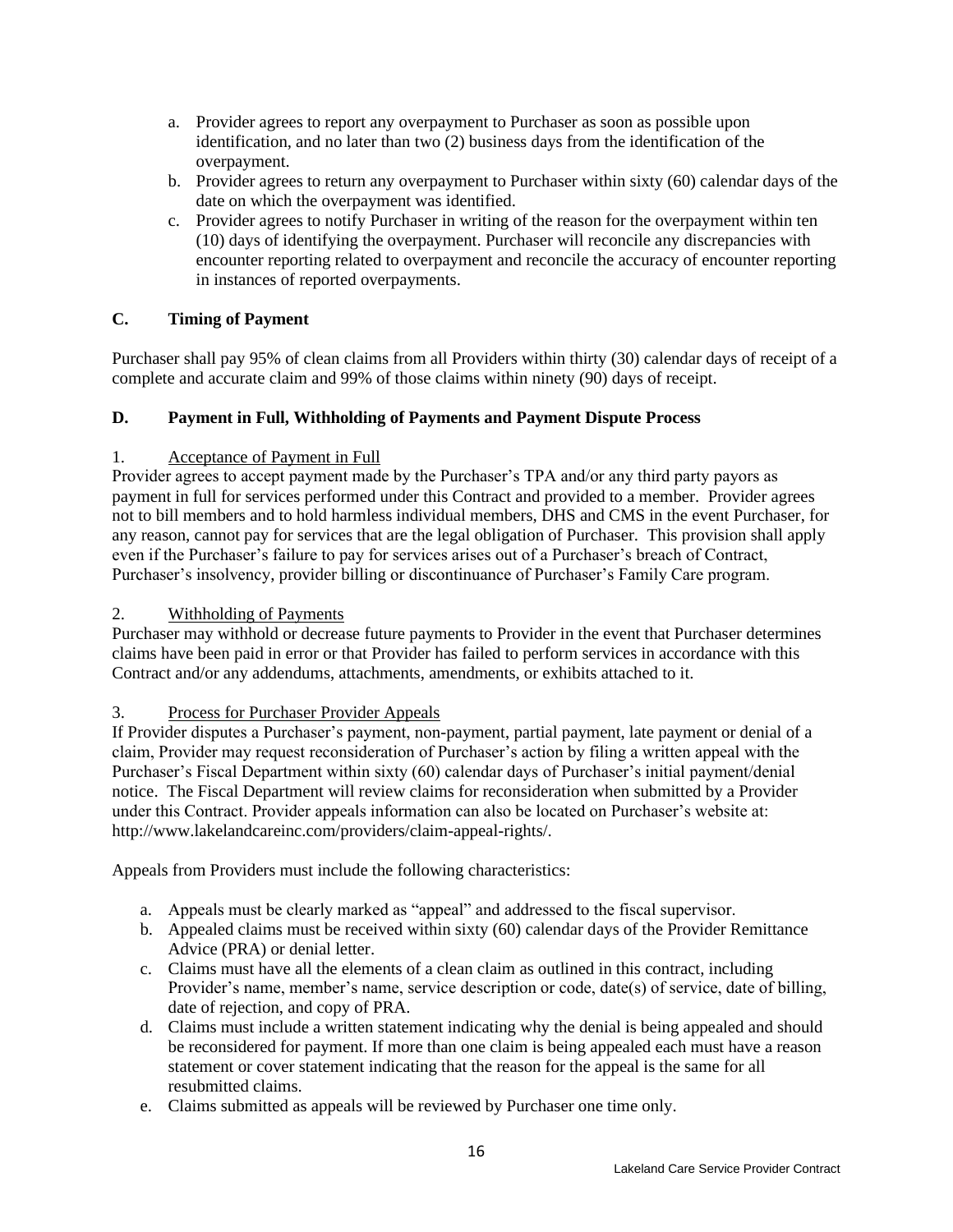f. Providers can further dispute an unpaid claim with DHS.

Completed appeal requests should be mailed to the following address:

Lakeland Care Claims Department N6654 Rolling Meadows Drive Fond du Lac, WI 54937

All appeals should be clearly marked on the application letter as "appeal."

Purchaser will respond to the appeal within forty-five (45) calendar days from the date of receipt of the request for reconsideration/appeal. If Purchaser fails to respond within forty-five (45) calendar days, or if Provider is not satisfied with the Purchaser's response, Provider may appeal and seek a final determination from DHS.

#### 4. Process for Appeals to DHS

- a. The Department will review appeals and make final determinations in cases where;
	- i. The provider has requested a reconsideration by the MCO according to the terms described above; and
	- ii. The provider continues to dispute the MCO's appeal determination; or
	- iii. The MCO or provider fails to respond within forty-five (45) calendar days from the date of receipt of the provider's request for reconsideration.
- b. Appeals must be submitted to the Department within:
	- i. Sixty (60) calendar days of the date of written notification of the MCO's final decision resulting from a request for reconsideration; or
	- ii. Sixty (60) calendar days after the MCO's failure to respond within forty-five (45) calendar days to the provider's request for reconsideration.
- c. The Department will notify the MCO when a provider appeal is received and will share pertinent information so the MCO has an opportunity to respond.
- d. The Department will accept written comments from all parties to the dispute prior to making the decision.
- e. The Department can make a decision based on the information that it has even if it might not have all of the information that it has requested because the MCO or provider has failed to respond to a request from the Department for information by the deadline set by the Department.
- f. The Department has forty-five (45) calendar days from the date of receipt of all written comments to respond to a provider's appeals.
- g. The Department determinations may include the override of the MCO's time limit for submission of claims and appeals in exceptional cases. The Department will not exercise its authority in this regard unreasonably.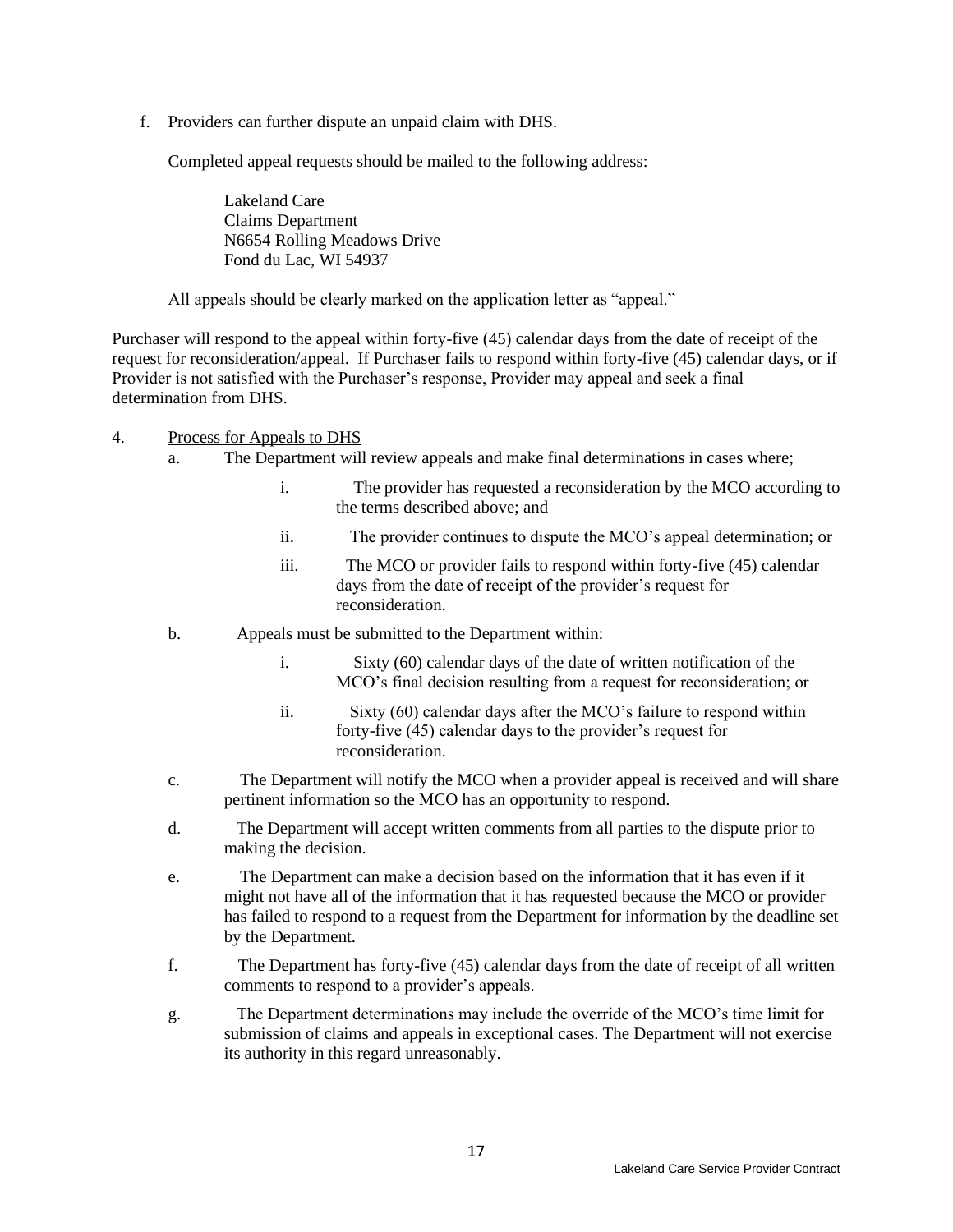h. The MCO shall accept the Department's determinations regarding appeals of disputed claims. The MCO shall pay provider(s) within forty-five (45) calendar days of receipt of the Department's final determination.

In filing a request for reconsideration or appeal, Provider shall clearly mark it as an "appeal" and indicate the Provider's name, address, date of service, date of billing, date of rejection and reasons for Provider's request for reconsideration or appeal. An appeal submitted to DHS should be sent to:

Fax:  $(608)$  266 – 5629

or

Mail: Provider Appeals Investigator Division of Medicaid Services 1 West Wilson Street, Room 518 P.O. Box 309 Madison, WI 53701-0309

# **XI. MEMBER GRIEVANCES AND APPEAL**

#### **Grievance and Appeal Terms**

**Action** means when Purchaser and/or Provider: (a) denies functional eligibility as a result of the administration of the long-term care functional screen, including a change from nursing home level of care to non-nursing home level of care; (b) denies or limits a service within the Family Care benefit package that the member requests; (c) reduces, suspends or terminates a service within the benefit package that the member is receiving; (d) denies payment for a service within the benefit package in whole or in part; (e) does not provide for services or items included in a member's service plan in a timely manner; (f) fails to resolve a member's grievance or appeal with in applicable time frames; (g) develops a service plan that is not acceptable to the member because the plan requires the member to live in a place that the member does not want to live, the plan does not provide care, treatment or support to meet the member's needs or the plan requires the member to accept care, treatment or support items that are unnecessarily restrictive or that the member does not want; and (h) the Purchaser notifies the member of a decision made in response to a member's appeal that is entirely or partially adverse to the member.

**Appeal** means when Purchaser and/or Provider takes an "action" and the member requests review of the action.

**Grievance** means a written communication submitted by or on behalf of a member expressing dissatisfaction about any matter other than an "action." A grievance may relate to such things as quality of care or services, rudeness of a provider or employee or the failure of a provider to respect Member Rights.

## **A. Member Rights to File Grievances and Appeals**

Provider recognizes that members have the right to appeal any action of Provider and/or Purchaser and/or file a grievance. Provider assures Purchaser that the filing of a grievance or appeal by a member will not adversely affect how the Provider treats the member or provides services to the member under this Contract. Provider will cooperate and not interfere with members' appeals, grievances and fair hearings procedures and investigations and timeframes.

#### **B. Notification of Grievances and Appeals**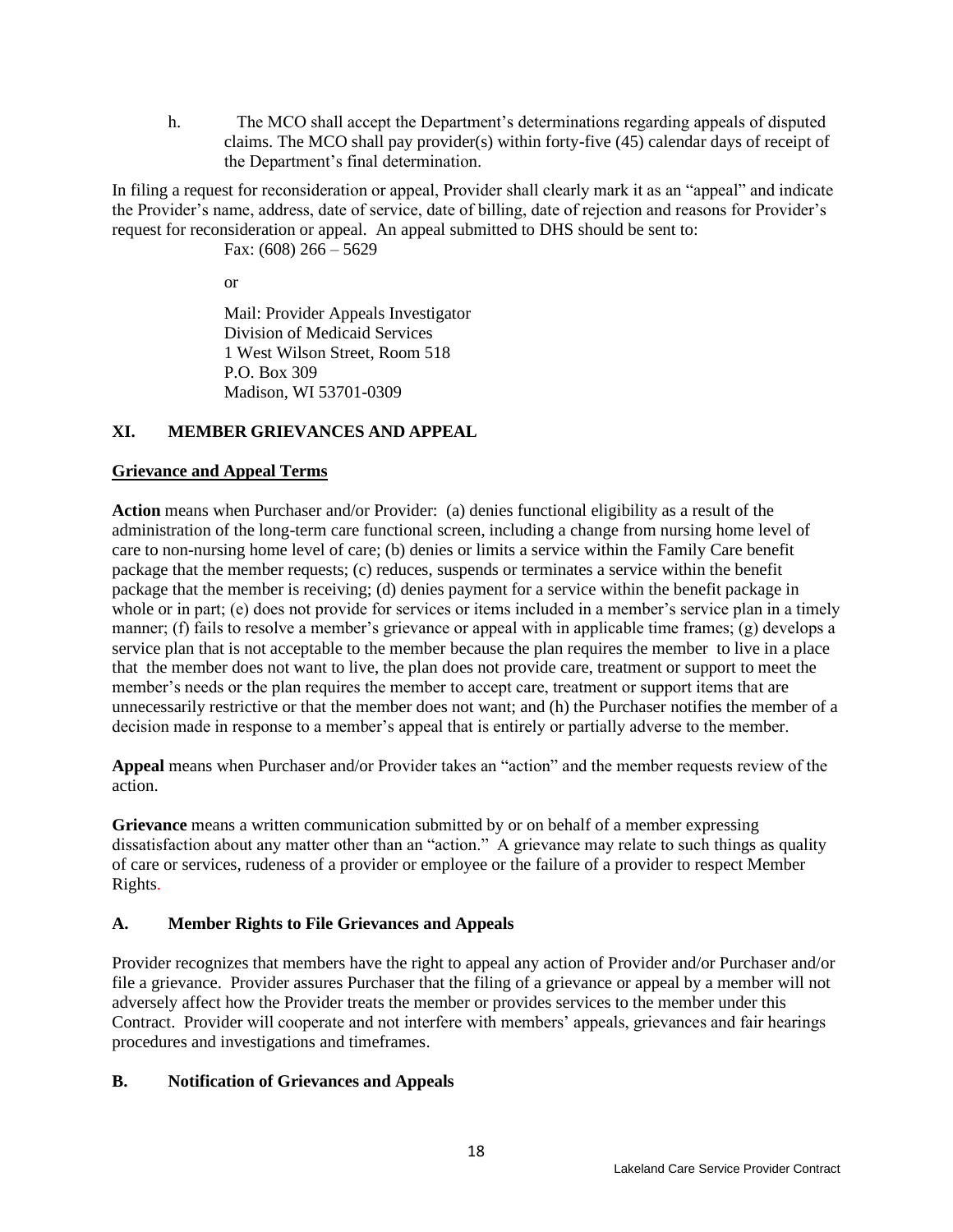Provider shall notify Purchaser in writing within five (5) business days of all member grievances and appeals filed in writing against the Provider and the action taken by the Provider to resolve such grievances and appeals.

#### **C. Cooperation with Purchaser and Provision of Information**

Provider agrees to fully cooperate to the extent permitted by law with Purchaser, the Wisconsin Department of Health Services, the Federal Department of Health and Human Services, CMS, law enforcement, or any other legally authorized investigative entity in investigating and resolving member complaints, appeals and grievances regarding Provider's services. Such cooperation will include furnishing information to Purchaser on member grievances and appeals within fifteen (15) business days of its request.

#### **D. Purchaser's Grievance and Appeal Procedures**

Purchaser has furnished Provider with a copy of its approved grievance and appeal procedures in Attachment 2. In the event that a member complains directly to the Provider, the member must be given a copy of these procedures which contains information related to:

- a. The member's right to a fair hearing, how to obtain a hearing and representation rules at a hearing;
- b. The member's right to file grievances and appeals and their requirement and timeframes for filing;
- c. The availability of assistance in filing;
- d. Numbers to file oral grievance and appeals;
- e. The member's right to request continuation of benefits during an appeal or fair hearing filing, and, if the information that if the appeal is upheld in a hearing, the member may be liable for the cost of any continued benefits, and;
- f. The member's appeals right to challenge the failure of the Purchaser to cover a service.

## **XII. RECORDS**

#### **A. Member Records**

1. Provider and its subcontractors shall maintain and preserve individual member records in accordance with established professional and legal standards, applicable state and federal laws, rules and regulations. These records shall be accurate, legible and safeguarded against loss, destruction or unauthorized use and shall remain confidential as required by State and Federal law. Provider will protect from unauthorized disclosure all information, records, and data collected under the provider agreement. Access to this information shall be limited to persons who, or agencies such as the Department and CMS which, require information in order to perform their duties. Documentation in member records must reflect all aspects of care, including documentation of assistance with transitional care in the event of a disenrollment. The use or disclosure by any party of any information concerning members who receive services from Provider and/or Provider's subcontractors for any purpose not connected with the administration of Provider's or Purchaser's responsibilities under this Contract is prohibited except with the informed, written consent of the member or the member's authorized representative and only as permitted by Health Insurance Portability and Accountability Act and all other applicable state and federal law. Members have the right to approve or refuse the release of personally identifiable information, except when such release is authorized by law.

2. Members shall have access to their records in accordance with State and Federal law. Provider agrees to make records available to members and their authorized representatives within ten (10) business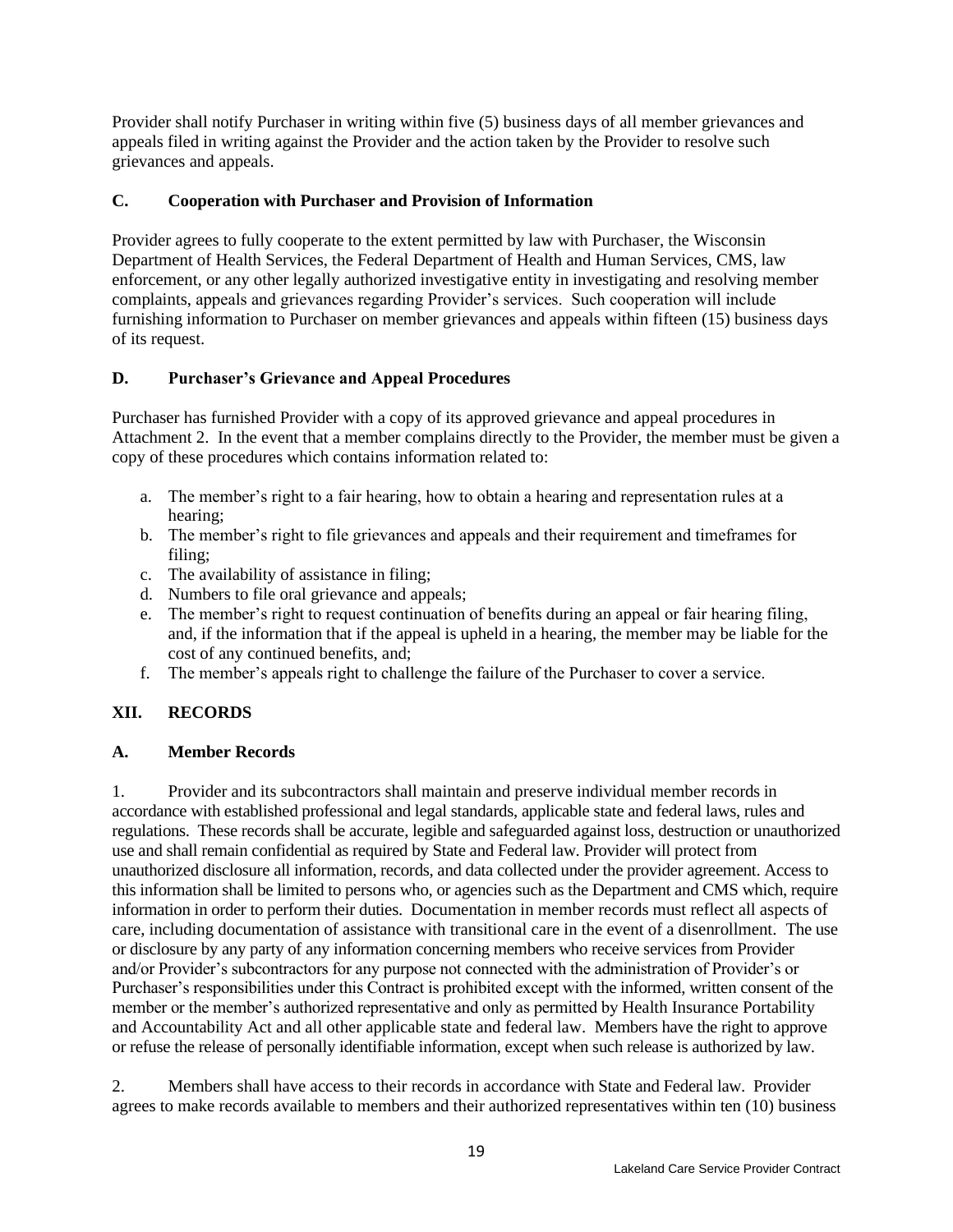days of the record request if the records are maintained on site and sixty (60) calendar days if maintained off site in accordance with the standards in 45 CFR 164.524 (b)(2).

3. Provider agrees to forward records relating to grievances and appeals to Purchaser within fifteen (15) business days of the Purchaser's request or, immediately, if the appeal is expedited. If the Provider does not meet the fifteen (15) business day requirement, the Provider must explain why and indicate when the records will be provided.

4. Member records shall be readily available for quality management (QM) and utilization review activities. The member records shall provide adequate medical and long term care service information, and other clinical data needed for QM and utilization review purposes, and for investigating member appeals and grievances.

5. Provider and its subcontractors shall implement specific procedures to assure the confidentiality of health and medical records and of other personal information about members including:

- a. Members have the right to approve or refuse the release of personally identifiable information, except when such release is authorized by law;
- b. Medical records shall be released only in accordance with federal or state law, or court orders or subpoenas;
- c. Copies of records and information from the Provider shall be released only to authorized individuals; and
- d. Unauthorized individuals shall be prohibited from gaining access to, or altering, member records.

#### **B. Maintenance of Contract and Other Records**

Provider shall maintain and preserve all documents and records in whatever format, and however maintained, relating to this Contract, the performance of services and Provider's obligations hereunder and the payment for Provider's services including, without limitation, documents and records relating to the following:

- 1. The provision, quality, quantity and timeliness of services covered by this Contract including, without limitation, documentation of care and services provided and the dates of services for all the services rendered;
- 2. Provider's costs of providing services supported by properly executed payrolls, time records, invoices, contracts, vouchers, or other official documentation evidencing in proper detail the nature and propriety of the services provided;
- 3. Provider's accounting and other financial management records pertaining to this Contract in a form and manner consistent with all applicable State and Federal laws and generally accepted accounting principles and financial management;
- 4. The provision of and reimbursement for activities contemplated under this Contract;
- 5. Provider's administration and compliance with the terms and conditions of this Contract;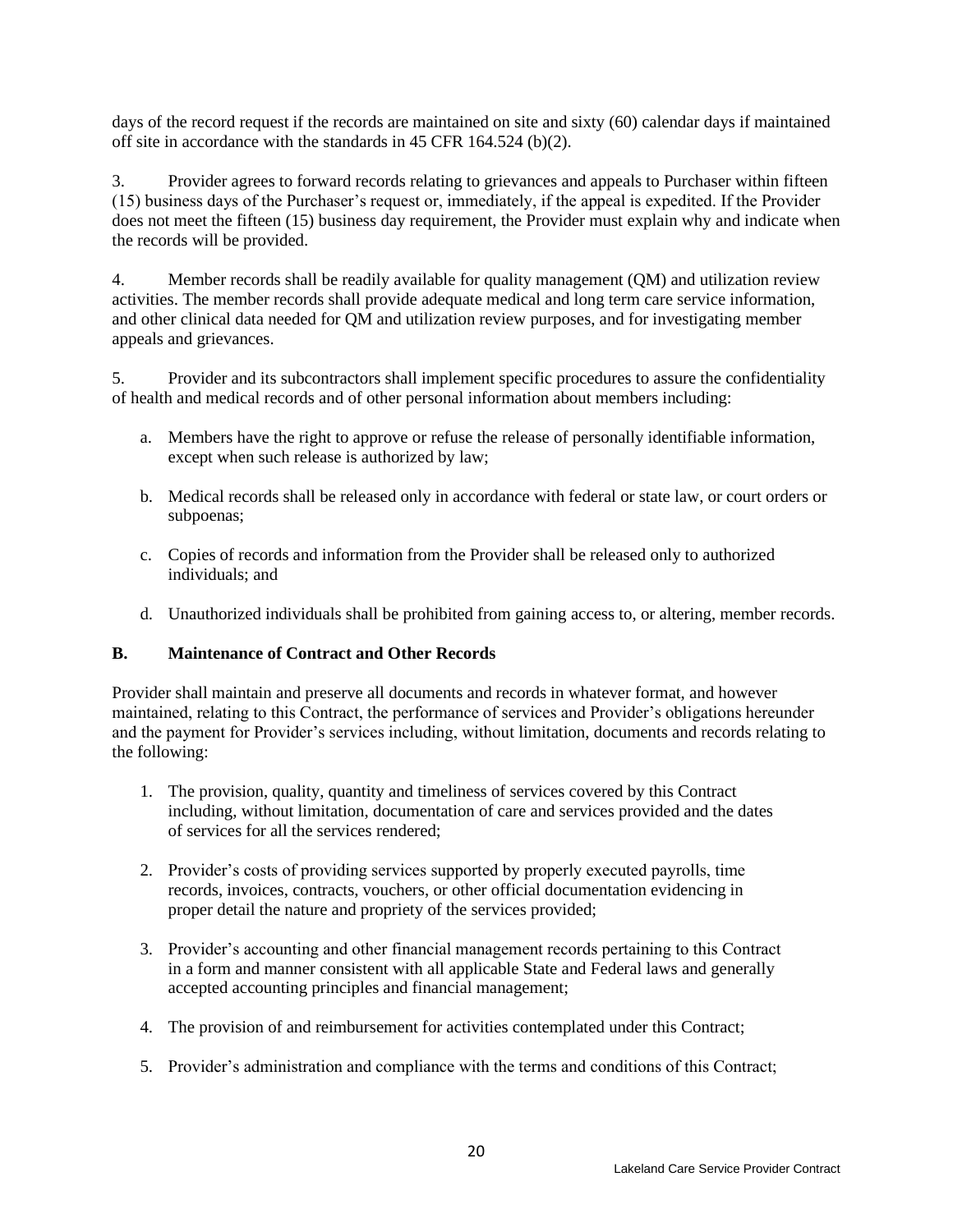- 6. Any complaints, critical incidents, emergencies or adverse events related to Provider's services;
- 7. Litigation involving this Contract and/or Provider's provision of services under this Contract:
- 8. Member complaints, appeals and grievances; and
- 9. Any other matter relevant to Provider's performance or provision of services or payment for those services under this Contract.

Provider shall ensure that its subcontractors comply with all record keeping requirements in this Contract.

#### **C. Access to Premises and Information**

#### 1. Access to Premises

Provider shall allow duly authorized agents or representatives of Purchaser, the state or federal government, including CMS, the HHS Inspector General, the Comptroller General, or their designees or representatives, at any time, access to the Provider's premises, physical facilities, and equipment or the Provider's subcontractors' premises, physical facilities, and equipment to inspect, audit, monitor, examine, excerpt, transcribe, copy or otherwise evaluate the performance of the Provider or Provider's subcontractors' contractual activities and shall forthwith produce all records or documents, including but not limited to financial, member or administrative records, books, contracts, and computer or other electronic system requested as part of such review or audit.

The Department may inspect and audit any financial, care management, member, administrative or other records of the Provider and the Provider's subcontractors. There shall be no restrictions on the right of the state or the federal government to conduct whatever inspections and audits are necessary to assure quality, appropriateness or timeliness of services and the reasonableness of their costs or for any purpose the Department deems necessary for the administration or operation of the program. When requested by the Department or CMS, the Provider shall provide access to electronic records in any circumstances when the Provider uses electronic records.

In the event right of access is requested under this section, the Provider or Provider's subcontractors shall, upon request, provide and make staff available to assist in the audit or inspection effort, and provide adequate space on the premises to reasonably accommodate the state or federal personnel conducting the audit or inspection effort. This right also includes timely and reasonable access to a recipient's personnel for the purpose of interview and discussion related to such documents. The Department may perform offsite audits or inspections to ensure that the Provider is in compliance with contract requirements.

All inspections or audits shall be conducted in a manner as will not unduly interfere with the performance of the Provider's or Provider's subcontractors activities. The Provider shall be given fifteen (15) business days to respond to any findings of an audit before the Department shall finalize its findings. All information so obtained will be accorded confidential treatment as provided under applicable law.

## 2. Access to and Audit of Contract Records

Throughout the duration of this contract, and after termination of this contract, the Provider shall provide duly authorized agents of the Purchaser or state or federal government access to all records and material relating to the contract's provision of and reimbursement for activities contemplated under this contract. The rights of access in this paragraph are not limited to the required retention period, but shall last as long as the records are retained, if longer. Such access shall include the right to inspect, audit and reproduce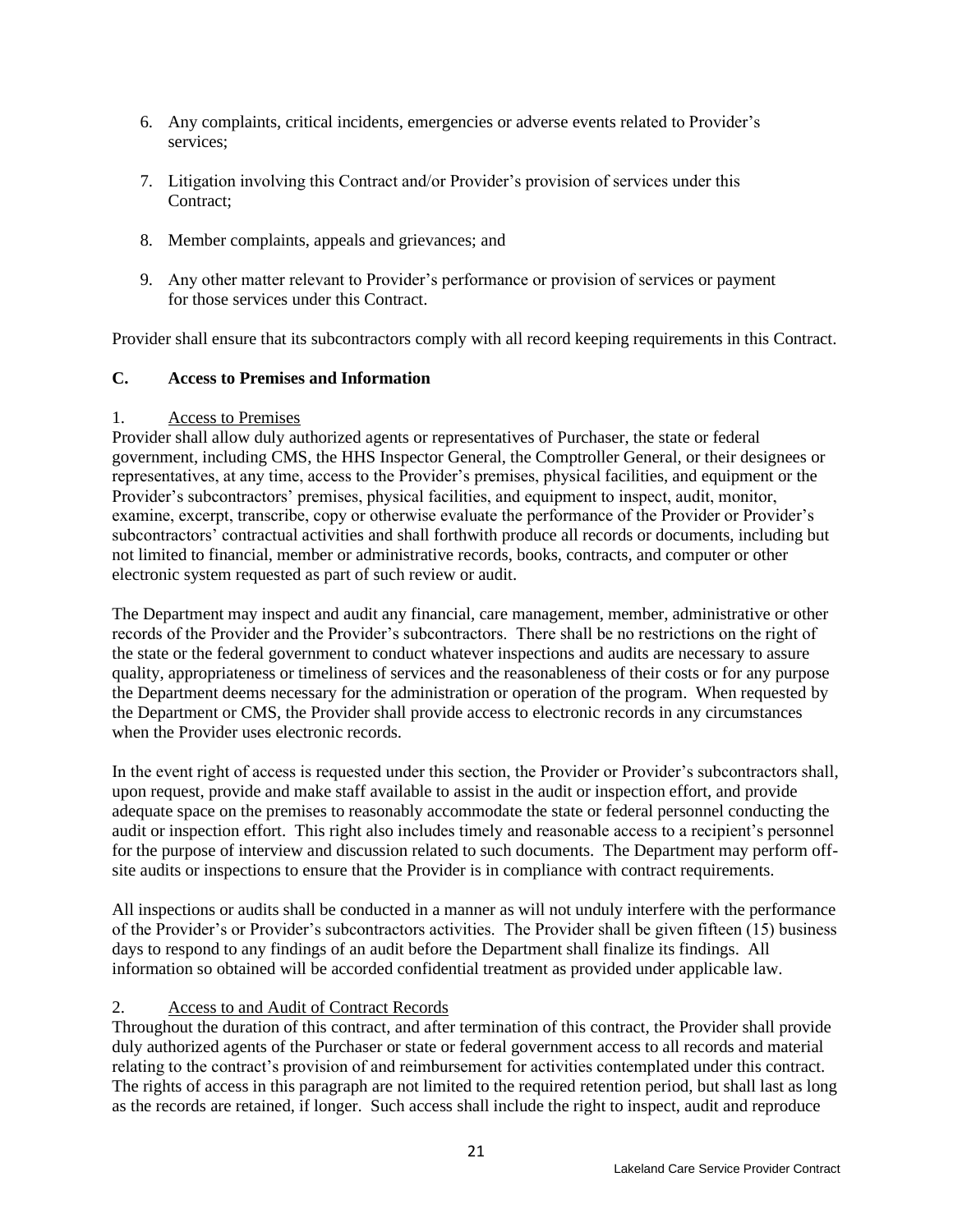all such records and material and to verify reports furnished in compliance with the provisions of this contract. All information so obtained will be accorded confidential treatment as provided under applicable law. The rights to access, inspect and audit premises and contract records described in the MCO Contract exist for 10 years from the final date of the contract period or from the date of completion of any audit, whichever is later. If the State, CMS, or the HHS Inspector General determines there is a reasonable possibility of fraud or similar risk, these access and audit rights may be exercised at any time, regardless of any time period specified above.

## **D. Record Retention Period**

The Provider agrees to comply with all applicable Federal and State record retention requirements. Provider shall retain, preserve and make available upon request all records or documents relating to the performance of its obligations under this Contract including, but not limited to, paper and electronic claim forms, for not less than ten (10) years following the end of this Contract period. Records or documents involving matters that are the subject of any litigation, claim, financial management review or audit shall be retained for a period of not less than ten (10) years following the termination or completion of the litigation, claim, financial management review or audit or disposition of real property and equipment acquired with Federal funds. The retention requirements above shall include records or documents related to recoveries of all overpayments from the MCO, to Provider, including recoveries of overpayments due to fraud, waste, or abuse. The Provider shall provide these records or documents to the Purchaser at no charge

## **XIII. REPORTING**

Provider shall meet all reporting requirements imposed by Purchaser for the purposes of reviewing and auditing Provider's performance under this Contract and Purchaser's performance under its MCO Agreement with DHS. Provider's obligations shall include, without limitation, the obligation to timely provide all data requested by Purchaser, in the format specified by the Purchaser, related to Provider's quality assurance/quality improvement programs, utilization review, and encounter reporting, if applicable.

Provider agrees to report to the MCO all Provider preventable conditions with submission of claims for payment or member treatments for which payment would otherwise be made.

## **XIV. AFFIRMATIVE ACTION/CIVIL RIGHTS COMPLIANCE**

#### **A. Requirements**

In addition to any requirements set forth in this Contract, Provider is required to comply with all applicable non-discrimination requirements and all affirmative action and civil rights compliance laws, regulations and requirements.

#### **B. Civil Rights Compliance/Affirmative Action Plan**

Provider must comply with the Department of Health Services' Affirmative Action/Civil Rights Compliance (CRC) requirements at [http://DHS.wisconsin.gov/civil-rights/Index.HTM.](http://dhs.wisconsin.gov/civilrights/Index.HTM)The Provider must develop and submit a copy of their CRC/Affirmative Action plan to Purchaser. The civil rights/affirmative action plan requirements do not apply to a Provider that:

- a. Only provides services in the Family Care benefit package; or
- b. Meets one of the following criteria: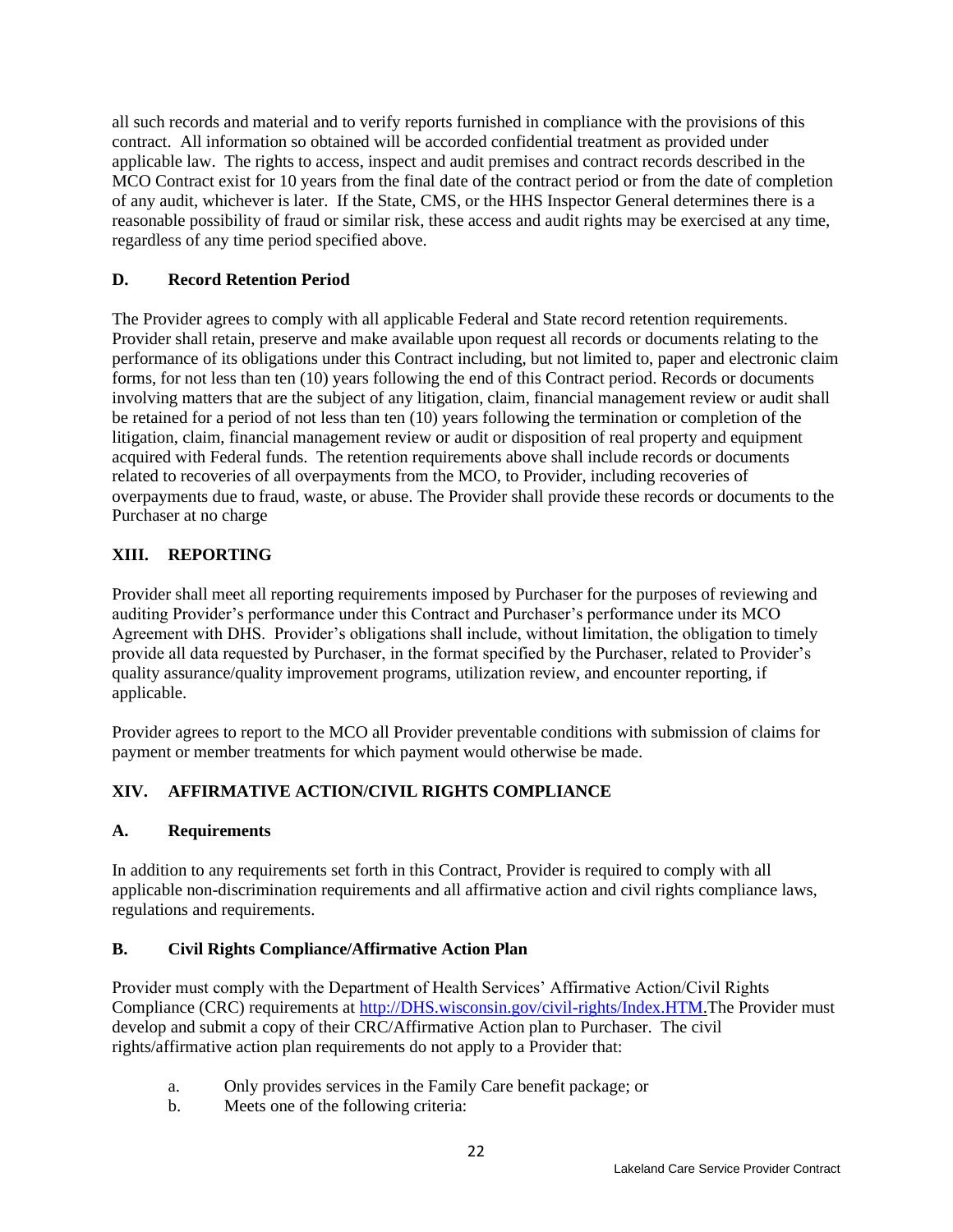- 1. Is under a contract with Purchaser less than \$25,000; or
- 2. Has less than twenty-five (25) employees regardless of the amount of the contract; or
- 3. Is a foreign company with a work force of less than twenty-five (25) employees in the United States; or
- 4. Is a federal government agency or a Wisconsin municipality, or a federallyrecognized Native American Tribe; or
- 5. Has a balanced work force.

#### Disability Related

Provider and Provider's subcontractors shall abide by the requirements of 41 CFR 60-741.5(a). This regulation prohibits discrimination against qualified individuals on the basis of disability, and requires affirmative action by Provider and Provider's subcontractors to employ and advance in employment qualified individuals with disabilities.

#### Veteran Related

Provider and Provider's subcontractors shall abide by the requirements of 41 CFR 60-300.5(a). This regulation prohibits discrimination against qualified protected veterans, and requires affirmative action by Provider and Provider's subcontractors to employ and advance in employment qualified protected veterans.

## **C. Member Participation**

No otherwise qualified person may be excluded from participation in, be denied the benefits of, or otherwise be subject to discrimination in any manner on the basis of race, color, national origin, sexual orientation, religion, sex, disability or age. This policy covers eligibility for and access to service delivery, and treatment in all programs and activities. All employees of the Provider are expected to support goals and programmatic activities relating to nondiscrimination in service delivery.

## **D. Employment**

Except as otherwise permitted under state or federal law, no otherwise qualified person shall be excluded from employment with Provider, be denied the benefits of employment or otherwise be subject to discrimination in employment in any manner or term of employment on the basis of age, race, religion, sexual orientation, color, sex, national origin or ancestry, handicap (as defined in Section 504 and the ADA), arrest or conviction record, marital status, political affiliation, military participation or other impermissible basis. Provider and its employees are expected to support goals and programmatic activities relating to nondiscrimination in employment. Provider shall post Equal Opportunity Policy, the name of Provider Equal Opportunity Coordinator, including the discrimination complaint process in conspicuous places available to applicants, employees and people who use Provider's services.

#### **E. Compliance**

Provider agrees to comply with affirmative action/civil rights monitoring reviews performed by the Purchaser, including the examination of records and relevant files maintained by the Provider. The Provider further agrees to cooperate with the Purchaser in developing, implementing, and monitoring corrective action plans that result from any reviews.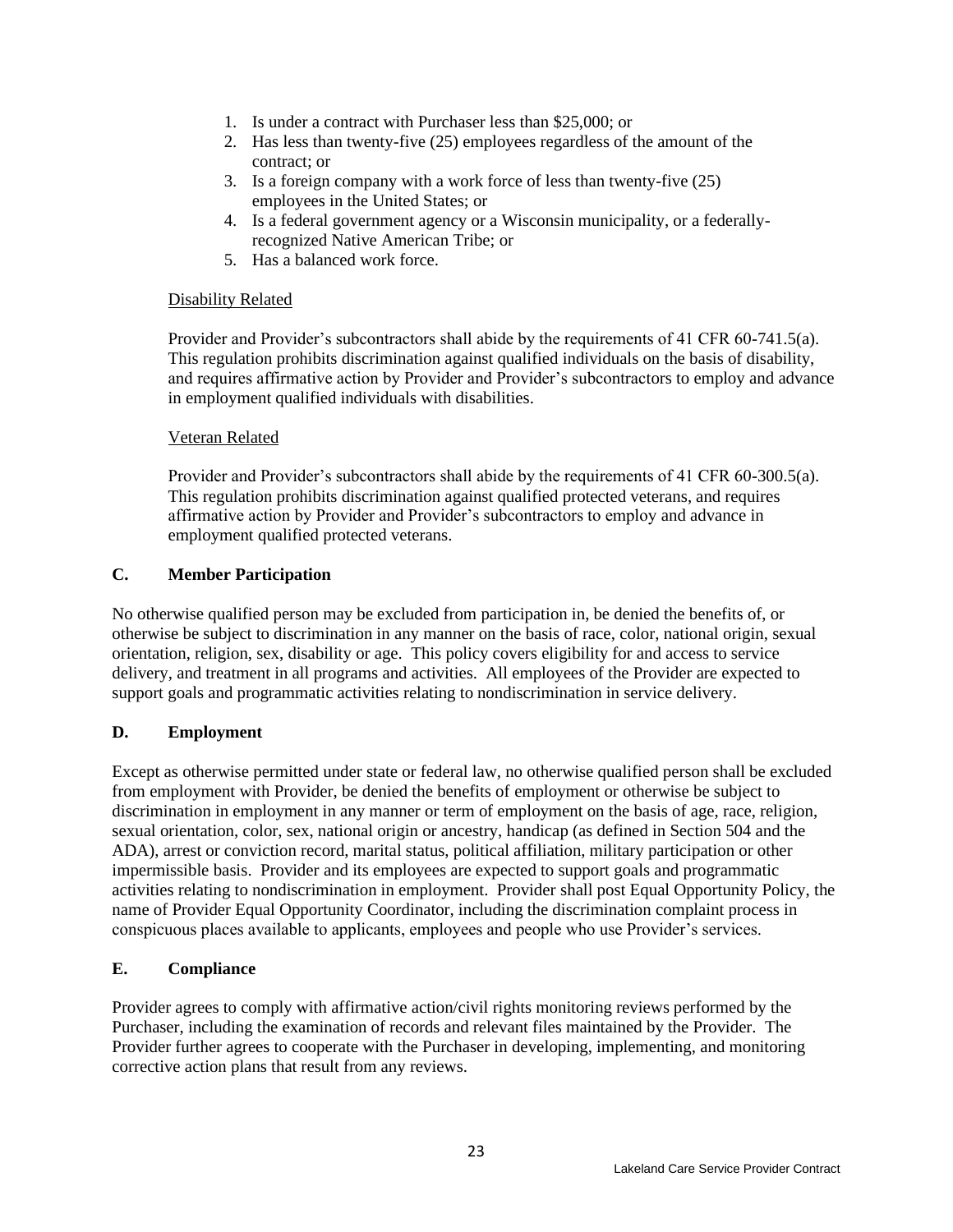## **XV. TERMINATION**

#### **A. Termination**

This Contract may be terminated by either party, for any reason or for no reason at all, following sixty (60) calendar days written notice to Provider. Purchaser may immediately terminate this Contract if such termination is essential to the safety and well-being of the members served under this Contract with the exception of those providers which must meet the notification requirements as applicable in Chapter 50 licensing. Purchaser may also immediately terminate this based on Provider's quality and/or safety deficiencies or failures, if Provider fails to comply with any legal, licensure and/or insurance requirements, in the event that Provider fails to otherwise meet the performance standards and requirements set forth in this Contract or at the direction of DHS. These rights of immediate termination shall be in addition to any and all other rights of immediate termination set forth herein. Unless otherwise directed by Purchaser in writing, termination shall not release the Provider of its obligation to serve members then receiving services until Purchaser can transfer the member or members to another service provider. Purchaser shall be responsible for paying for services provided up to and following termination to the extent that such services are authorized and in accordance with the terms and conditions of this Contract. Purchaser shall have a right to offset any damages sustained as a result of a breach or default by Provider from any amounts due and owing the Provider hereunder. Notwithstanding any other right of termination, Purchaser reserves the right to immediately terminate, or reduce in scope, its obligations under this Contract in the event that sources of funding to the Purchaser derived through State or Federal grants or Contracts are terminated or reduced. Purchaser's termination rights are in addition to any and all termination rights set forth elsewhere in this Contract. Nothing contained in this section shall be construed to limit or affect any remedies which Purchaser may have as a result of Provider's breach or default of this Contract.

## **B. Termination of Services by a Member**

Members may terminate services at any time, and are not required to provide advance notice of termination to a service provider. In the event a member terminates service with a service provider, the Purchaser is not obligated to continue payments for the member beyond the effective date of the termination and any Service Authorization related to the member shall immediately terminate. Should Provider receive notice by a member to terminate services with the service provider, Provider shall notify Purchaser upon receipt of such notice.

#### **C. Cooperation Following Termination or Nonrenewal**

In the event that the Contract is terminated by Purchaser or not renewed by either Purchaser or Provider, the Provider agrees to continue services and cooperate with Purchaser or such other provider designated by Purchaser to ensure that there is no lapse in services provided to members.

#### **D. Appeal of Contract Termination or Suspension**

#### 1. Appeal Procedure

Provider may appeal Purchaser's decision to suspend or terminate this Contract by submitting a written request for appeal to Purchaser's Provider Relations and Contract Director within ten (10) calendar days of Provider's suspension or termination at the following address:

> Lakeland Care Provider Relations and Contract Director N6654 Rolling Meadows Drive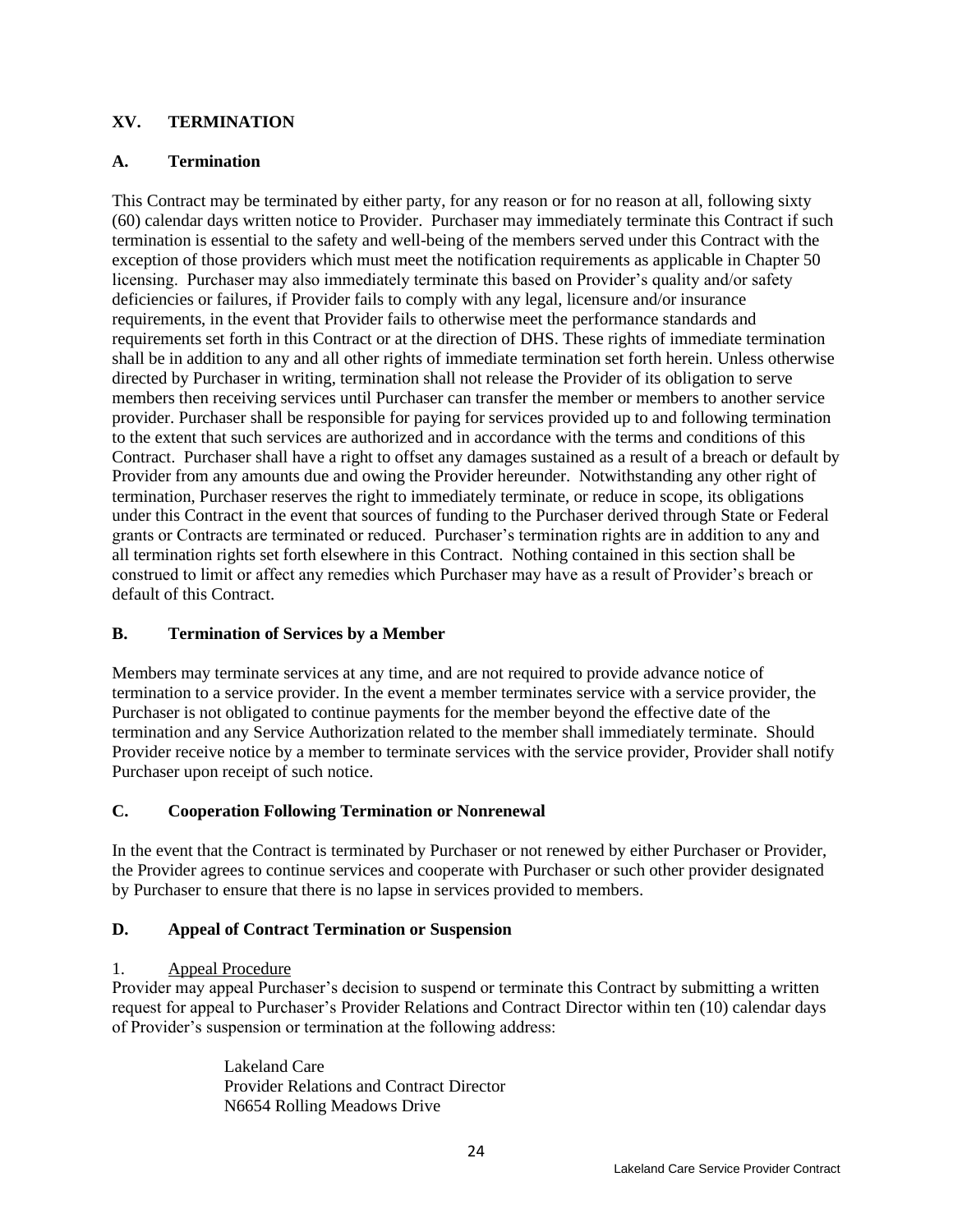#### Fond du Lac WI 54937

The request for appeal must be in writing, specify Provider's reasons for the appeal and include any and all supporting documentation for the appeal. Failure of the Provider to appeal a suspension or termination within ten (10) days shall result in a waiver and loss of Provider's appeal rights. This appeal procedure does not apply to a decision by Purchaser to not renew this Contract.

#### 2. Decision

Purchaser's Provider Relations and Contract Director will advise Provider of its decision within forty-five (45) days of receiving the appeal. The decision of the Provider Relations and Contract Director shall be final and binding on the parties. If the appeal is upheld, Provider shall resume providing services under this Contract and all terms and conditions of the Contract will remain in effect. Resumption of services shall be Provider's sole and exclusive remedy in the event Provider's appeal is upheld.

#### 3. Effect of Appeal

This appeal procedure does not stay Purchaser's decision to suspend or terminate Provider or otherwise modify the rights and obligations of the parties upon suspension or termination of this Contract. This appeal procedure is not intended to and does not alter, modify or otherwise restrict Purchaser's suspension or termination rights under this Contract.

#### **XVI. BACKGROUND CHECKS**

#### **A. Requirements**

Provider shall comply with all background check requirements under state and federal law including, but not limited to, Wis. Stat. § 50.065 and Wis. Admin. Code Ch. DHS 12 regarding caregiver background checks. Provider shall require all subcontractors, to comply with the aforementioned background check laws and this Contract. Provider shall conduct background searches at its own expense of all employees assigned to do work for the Purchaser under this Contract if such employee has regular, direct contact with the members of the Purchaser. Provider shall complete background searches prior to the employee's provision of services to a member. After the initial background check, Provider must conduct a new background check every four (4) years, or at any time within that period when the Provider has reason to believe a new check should be obtained or as otherwise required by law. "Employee" shall mean an employee or prospective employee of the Provider or Provider's, subcontractors, agents and assigns who do any work under this Contract.

Provider shall not assign any employee to provide services to members under this Contract who is barred from providing services under Wis. Stat. § 50.065, Wis. Admin. Code Ch. DHS 12 or other applicable laws or regulations. Provider shall notify the Purchaser in writing within one (1) business day upon discovering that an employee has been charged with or convicted of any crime specified in Wis. Admin. Code DHS 12.07(2). Provider further agrees to indemnify and hold harmless the Purchaser for any and all demands, claims, suits, liability, loss, damage or expense of any kind, including costs, fines and actual attorneys' fees, which results from the acts or omissions of the Provider, its subcontractors or its employees, with respect to the duties and obligations of the Provider in conducting the background investigation required hereunder.

All co-employment and fiscal employer agents under contract are required to perform background checks that are substantially similar to the back ground checks required under Wis. Stat. § 50.065 and Wis. Admin. Code Ch. DHS 12 on individuals providing services to self-directing members who have, or are expected to have, regular, direct contact with the member.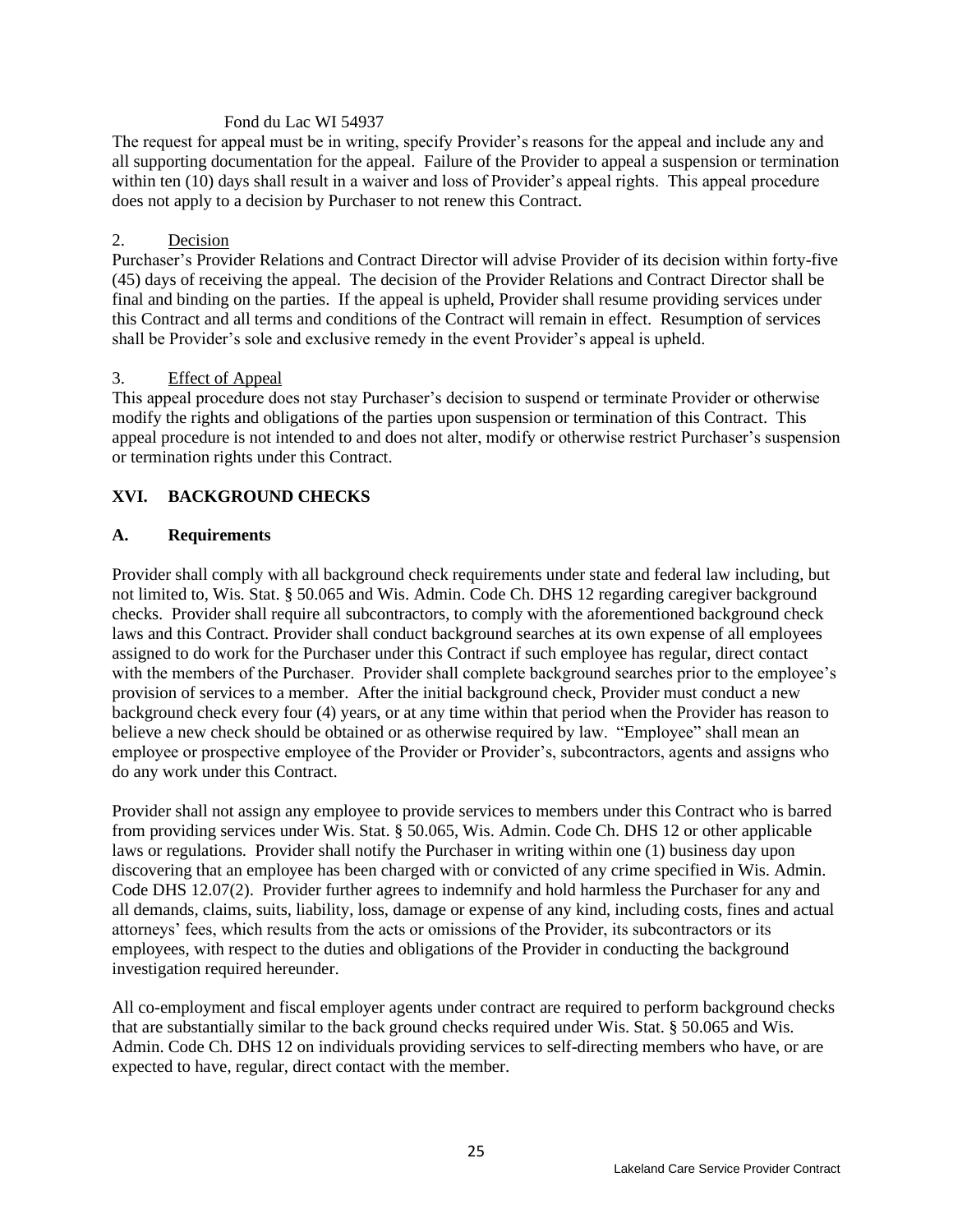# **B. Policy**

Provider shall maintain a policy that requires employees to notify Provider of criminal arrests and convictions, and policy on conducting new background checks at least every four (4) years or earlier, if Provider has reason to suspect a check is necessary. Provider's background check policy must comply with Wis. Admin. Code DHS 12 and the Caregiver Background Check Manual.

## **C. Records**

Provider will maintain all pertinent records relating to its background checks in its Personnel files which will include a Background Information Disclosure Form and/or search results from the Department of Justice, the Department of Health Services, and the Department of Regulation and Licensing, as well as out of state records, tribal court proceedings and military records. All such records shall be maintained for at least the duration of the Contract and for a period of five (5) years thereafter. Purchaser may audit Provider personnel and subcontractor personnel files to assure compliance with the State of Wisconsin Caregiver Background Check laws and regulations and the terms and conditions of this Contract. The Caregiver Background Check shall be made available to the member.

## **D. Unsafe Providers**

Purchaser reserves the right to not pay Provider and to immediately suspend or terminate this Contract if the Purchaser, in its sole discretion, deems Provider or any of Provider's subcontractors is unsafe based on the findings of past criminal convictions stated in the caregiver background check.

# **XVII. MISCELLANEOUS**

## **A. General Conditions**

- 1. This Contract is contingent upon: 1) authorization of Wisconsin and United States laws; 2) any amendment or repeal of the same affecting relevant funding; and 3) authority of the Department of Health Services to terminate this Contract.
- 2. This Contract does not terminate the legal liability of Purchaser under the MCO Agreement.
- 3. The various rights, powers, options, elections and remedies of Purchaser provided in this Contract, shall be construed as cumulative and not one of them is exclusive of the others or exclusive of any rights, remedies or priorities allowed by law, and shall in no way affect or impair the right of the Purchaser to pursue any other equitable or legal remedy to which it may be entitled.
- 4. Nothing in this Contract is intended nor shall be construed as creating any exclusive arrangement between Purchaser and Provider and/or its subcontractors. This Contract shall not restrict Purchaser from acquiring similar, equal or like goods and/or services from other entities or sources. Likewise, this Contract shall not restrict Provider and/or its subcontractors from providing equal or like goods and services to other entities or individuals.
- 5. Provider shall comply with the Affordable Care Act, 42 CFR 455.2 and 455.23 as relates to the suspension of payments to Provider pending investigation of a credible allegation of fraud.

## **B. Modification**

Except as otherwise provided in this Contract, this Contract may be only be modified by written mutual consent of the parties. This Contract shall automatically incorporate any modifications that are mandated by changes in federal or state laws, rules or regulations, amendments to Wisconsin's CMS approved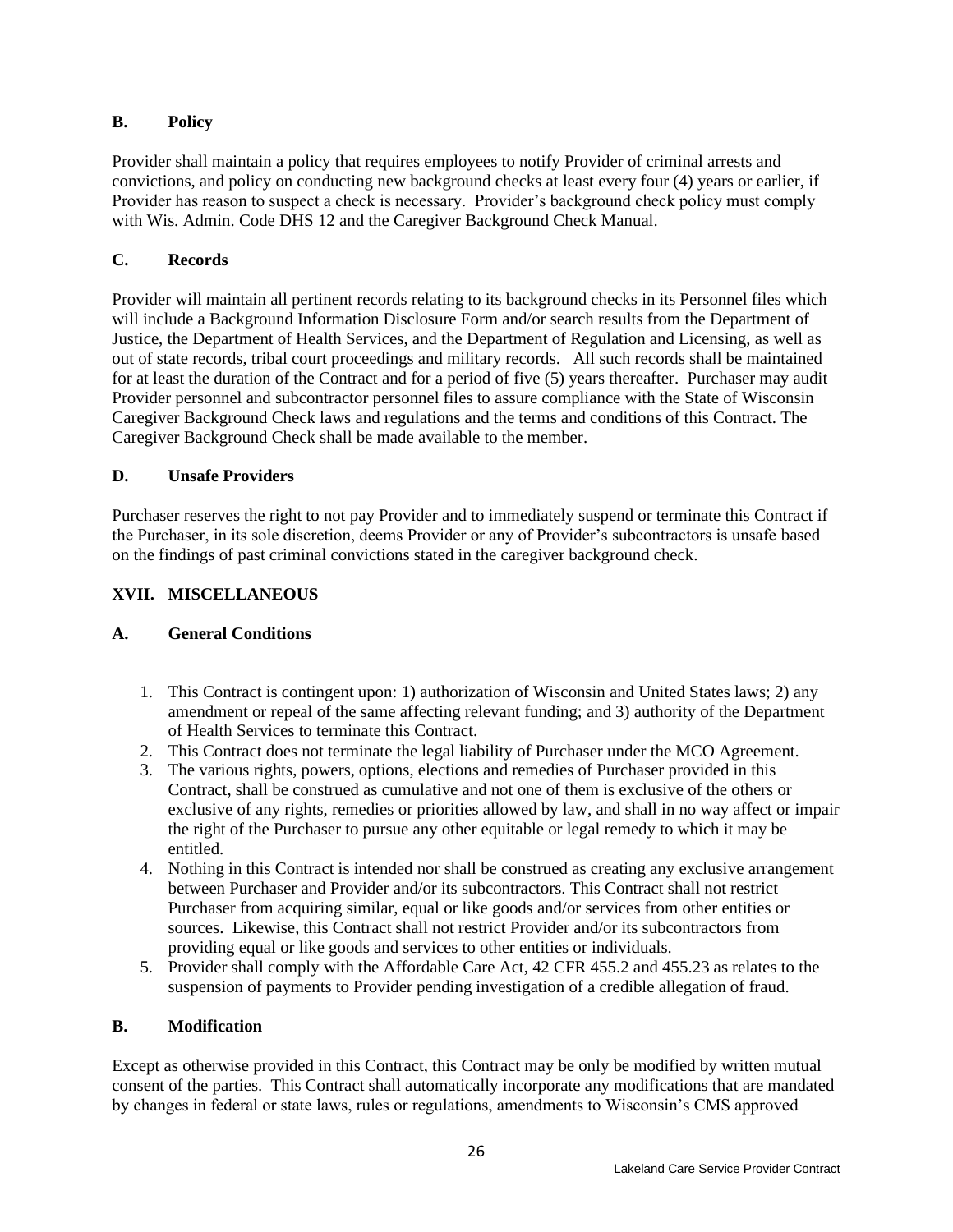waivers or the state plan or modifications required by DHS under the MCO Agreement. Purchaser will provide Provider with notice of any such mandatory contract modifications.

## **C. Prohibited Practices**

Purchaser and Provider will prohibit any communication, activities or written materials that make any assertion or statement, that the Purchaser and/or Provider are endorsed by the CMS, the federal or state government or any other entity. Marketing/outreach activities or materials distributed by a residential services subcontractor, which claim in marketing its services to the general public, that the Family Care, Partnership or PACE programs will pay for an individual to continue to receive services from the subcontractor after the individual's private financial resources have been exhausted are prohibited. The additional following marketing/outreach practices are prohibited:

- Practices that are discriminatory;  $a<sub>z</sub>$
- Practices that seek to influence enrollment in conjunction with the sale or  $\mathbf{b}$ . offering of any other insurance product;
- Direct and indirect cold calls, either door-to-door, email, telephone, text or other  $c.$ cold call marketing activity;
- $d_{-}$ Offer of material or financial gain to potential members as an inducement to enroll;
- Activities and materials that could mislead, confuse or defraud members or e. potential members or otherwise misrepresent the MCO, its marketing representatives, the Department, or CMS. Statements that would be considered inaccurate, false, or misleading include, but are not limited to any assertion or statement (whether written or oral) that:
	- iv. The recipient must enroll in the MCO in order to obtain benefits or in order to not lose benefits; or
	- v. The MCO is endorsed by CMS, the federal or state government, or other similar entity.
- $f_{\perp}$ Practices that are reasonably expected to have the effect of denying or discouraging enrollment
- Practices to influence the recipient to either not enroll in or to disenroll from  $g.$ another MCO plan

#### **D. Member Communications by Licensed Providers**

Purchaser will not prohibit, or otherwise restrict, a licensed provider acting within the lawful scope of practice from advising or advocating on behalf of a member who is a patient of the licensed provider, including any of the following:

- 1. For the member's health status, medical care, or treatment options, including any alternative treatment that may be self-administered.
- 2. For any information the member needs in order to decide among all relevant treatment options.
- 3. For the risks, benefits, and consequences of treatment or non-treatment.
- 4. For the member's right to participate in decisions regarding his or her health care, including the right to refuse treatment, and to express preferences about future treatment decisions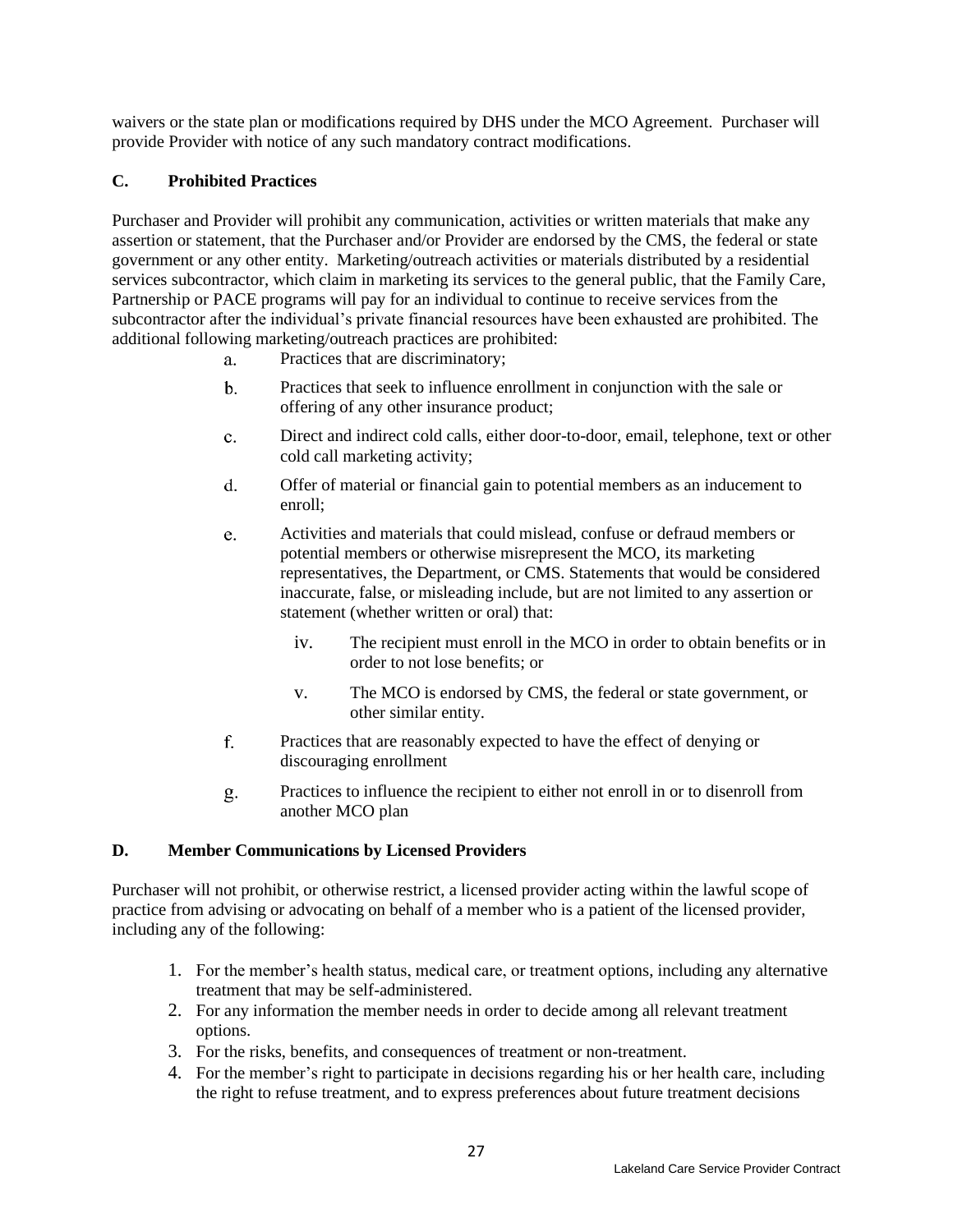# **E. Sanctions, Criminal Investigations**

Provider must notify the Purchaser of any sanctions imposed by a governmental regulatory agency and/or regarding any criminal investigation(s) involving the Provider.

# **F. Governing Law and Forum for Disputes**

This Contract and any disputes hereunder shall be governed by and construed in accordance with the internal laws of the State of Wisconsin without giving effect to any choice or conflict of laws provision or rule (whether of the State of Wisconsin or any other jurisdiction) that would cause the application of laws of any jurisdiction other than those of the State of Wisconsin. Except as otherwise provided in this Contract, the parties hereto agree that all actions or proceedings arising in connection with this Contract shall be tried and litigated exclusively in Fond du Lac County Circuit Court, State of Wisconsin or the United States District Court for the Eastern District of Wisconsin. The aforementioned choice of venue is intended by the parties to be mandatory and not permissive in nature, thereby precluding the possibility of litigation between the parties with respect to or arising out of this Contract in any jurisdiction other than that specified in this paragraph. Each party hereby waives any right it may have to assert the doctrine of forum non conveniens, lack of personal jurisdiction or similar doctrine or to object to venue with respect to any proceeding brought in accordance with this paragraph, and stipulates that the state court located in Fond du Lac County, Wisconsin or the United States District Court for the Eastern District of Wisconsin shall have subject matter and in personam jurisdiction and venue over each of them for the purpose of litigating any dispute, controversy, or proceeding arising out of or related to this Contract.

# **G.. Notices**

Any inquires related to this Contract, its administration and the performance of services under this Contract shall be directed to the following:

## 1. Purchaser

The Purchaser employee responsible for day-to-day administration of this Contract for purposes of receiving notices, requests for information, and other communications is Purchaser's Provider Relations and Contract Director, at 920-906-5100, located at Purchaser's business address.

## 2. Provider

The Provider employee responsible for day-to-day administration of this Contract will be Name, title whose business address is the same as Provider. In the event that the administrator is unable to administer this Contract, Provider will contact Purchaser and designate a new administrator within ten (10) business days.

## **H. Severability**

If any provision of this Contract is held unlawful or invalid by court or administrative decision, it shall be deemed severable and such unlawfulness or invalidity shall not in any way affect any other provision of this Contract which can be given effect without the unlawful or invalid provision.

## **I. Waiver**

Any failure of a party to enforce, for any period of time, any of the provisions under this Contract shall not be construed as a waiver of such provisions or of the right of said party thereafter to enforce each and every provision under this Contract.